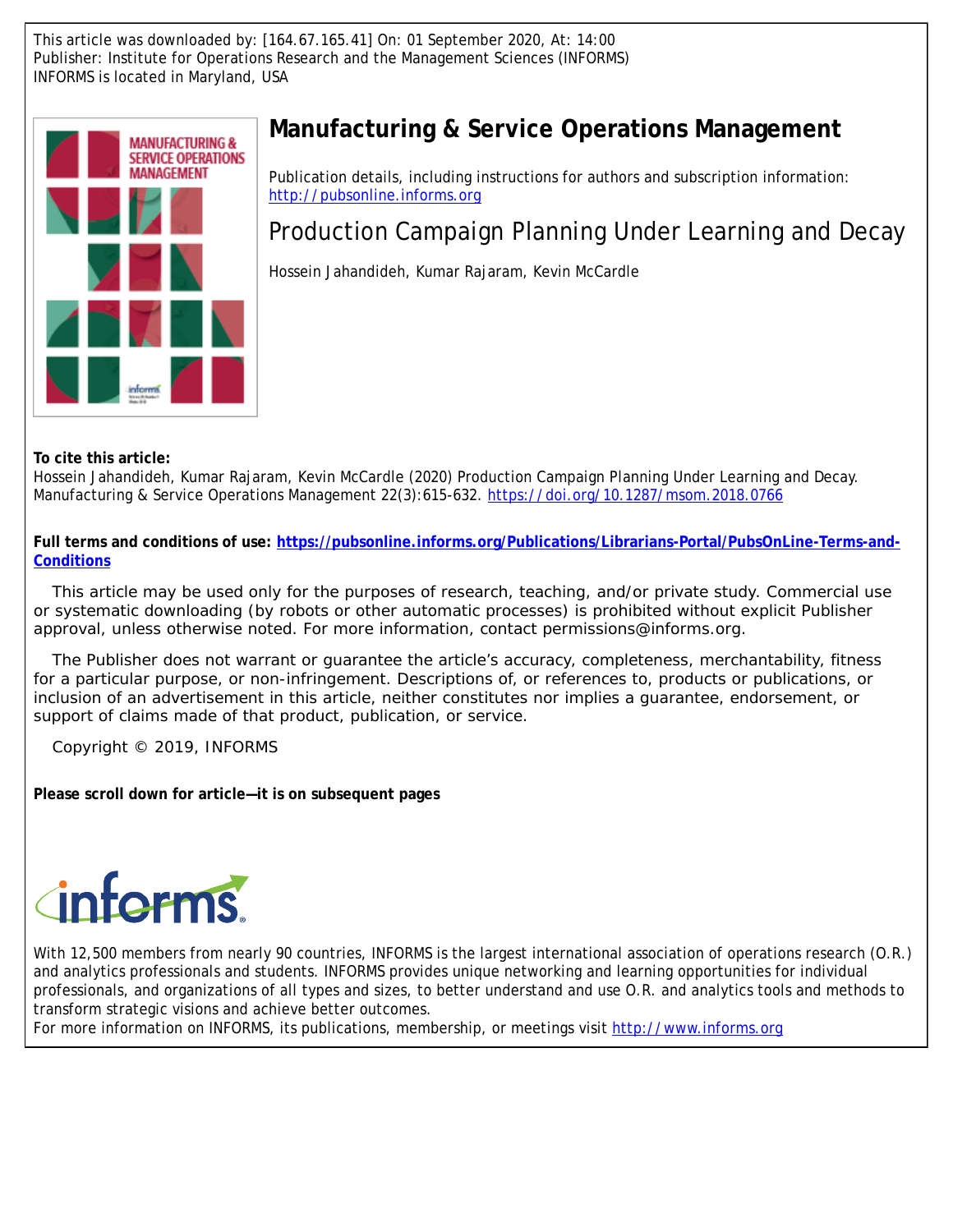

# Production Campaign Planning Under Learning and Decay

Hossein Jahandideh,<sup>a</sup> Kumar Rajaram,<sup>a</sup> Kevin McCardle<sup>a</sup>

<sup>a</sup> Anderson School of Management, University of California, Los Angeles, California 90095-1481 Contact: [hs.jahan@gmail.com,](mailto:hs.jahan@gmail.com) D<https://orcid.org/0000-0002-9239-5673> (HJ); [kumar.rajaram@anderson.ucla.edu](mailto:kumar.rajaram@anderson.ucla.edu), <https://orcid.org/0000-0002-6939-8219> (KR); [kmccardl@anderson.ucla.edu,](mailto:kmccardl@anderson.ucla.edu) <http://orcid.org/0000-0001-6141-5689> (KM)

Received: April 3, 2018 Revised: September 22, 2018 Accepted: November 9, 2018 Published Online in Articles in Advance: August 7, 2019

<https://doi.org/10.1287/msom.2018.0766>

Copyright: © 2019 INFORMS

Abstract. Problem definition: We analyze a catalyst-activated batch-production process with uncertainty in production times, learning about catalyst-productivity characteristics and decay of catalyst performance across batches. The goal is to determine the quality level of batches and to decide when to replenish a catalyst so as to minimize average costs, consisting of inventory-holding, backlogging, and catalyst-switching costs. Academic/ practical relevance: This is an important problem in a variety of process-industry sectors, such as food processing, pharmaceuticals, and specialty chemicals, but has not been adequately studied in the academic literature. This paper also contributes to the stochastic economic lot-sizing literature. Methodology: We formulate this problem as a semi-Markov decision process (SMDP) and develop a two-level heuristic to solve this problem. The heuristic consists of a lower-level problem that plans the duration of batches within the current campaign to maximize the efficiency of the catalyst while ensuring that the target attribute level for each batch is set to meet a quality specification represented by an average attribute level across all the batches in a campaign. The higher-level problem determines when to replace the costly catalyst as its productivity decays. To evaluate our heuristic, we present a lower bound on the optimal value of the SMDP. This bound accounts for all costs, as well as the randomness and discreteness in the process. We then extend our methods to multiple-product settings, which results in an advanced stochastic economic lot-sizing problem. Results: We test our proposed solution methodology with data from a leading food-processing company and show that our methods outperform current practice with an average improvement of around 22% in costs. In addition, compared with the stochastic lower bounds, our results show that the two-level heuristic attains near-optimal performance for the intractable multidimensional SMDP. Managerial implications: Our results generate three important managerial insights. First, our simulation-based lower bound provides a close approximation to the optimal cost of the SMDP, and it is nearly attainable by using a relatively simple two-level heuristic. Second, the reoptimization policy used in the lower-level problem adequately captures the value of information and Bayesian learning. Third, in the higher-level problem of choosing when to replace a catalyst, the intractable multidimensional state of the system is efficiently summarized by a single statistic: the probability of inventory falling below a specific threshold.

Funding: H. Jahandideh thanks the Easton Center for Technology at the UCLA Anderson School of Management for funding support.

Supplemental Material: The online appendix is available at [https://doi.org/10.1287/msom.2018.0766.](https://doi.org/10.1287/msom.2018.0766)

Keywords: campaign planning • batch production • stochastic economic lot sizing problem • Bayesian updating • production learning • semi-Markov processes • stochastic dynamic programming

## 1. Introduction

Batch-production processes typically use a reactor to convert a base product into another, more refined product across a wide range of process industries (Korovessi and Linninger [2005](#page-18-0)). For example, sorghum is refined into sorbitol in a reactor; grain slurry is distilled into spirits in a still; chemical compounds are converted into a pharmaceutical drug such as interferon in an autoclave; and iron ore is processed into steel in a furnace. In batch manufacturing, as opposed to discrete production, batch size is determined by the capacity of the reactor. Because an

individual reactor is used for a variety of products, each with different characteristics, batch size tends not to be optimal for any one product. To mitigate the suboptimality of the reactor size, multiple batches of the same product are run in sequence (in what is called a campaign), in essence approximating the optimal batch size. Running a lengthy campaign of an individual product has two material effects: one beneficial and the other costly. The pooling of the batches in a campaign reduces the variation in the quality specification of the individual batches, which is beneficial; the longer the campaign, the lower is the variation. By contrast, the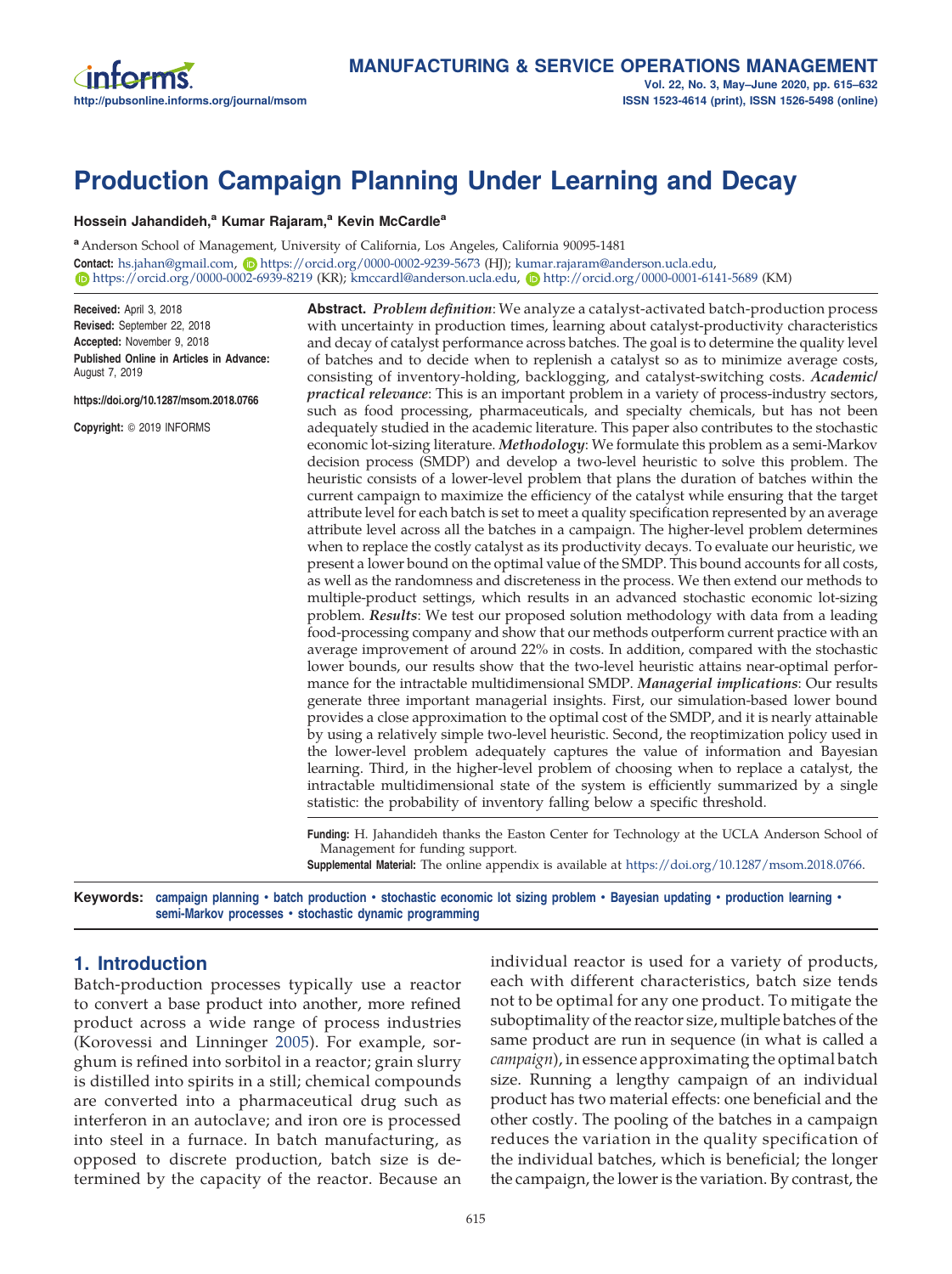running of a lengthy campaign of one product requires storage of these batches, larger inventories of the other products (increasing holding costs), or shortages (incurring backorder costs).

In several batch-production processes, catalysts are used to control the characteristics of production. Catalystactivated batch-production processes are found in food processing, specialty chemicals, oil segregation, pharmaceuticals, and biotech manufacturing processes. Specific examples of different types of catalyst-activated batch processes include (1) purification and segregation, such as degradation of diclofenac in water (Hofmann et al. [2007](#page-18-1)), (2) multiphase reactions in fine chemicals and pharmaceuticals (Mills and Chaudhury [1997\)](#page-18-2), (3) catalytic cracking processes such as in ethylene production (Jain and Grossman [1998,](#page-18-3) Keller et al. [2010\)](#page-18-4), (4) homogeneous and heterogeneous alkali-catalyzed batch processes for biodiesel production (Sakai et al. [2009](#page-18-5)), and (5) reactive batch distillation for fuel components such as oxygenates (Korovessi and Linninger [2005](#page-18-0)). A more technical classification of reaction processes based on the type of catalysis and the type of phases involved is provided by Mills and Chaudhury ([1997](#page-18-2)).

Across all these industrial applications of catalystactivated processes, the primary role of the catalyst is to help the reactor modify the product and achieve a target attribute level in a given batch. This target attribute level could represent the concentration of a chemical formed as a by-product during the reaction (Molnar-Peril et al. [1990](#page-18-6)) or physical characteristics such as density or viscosity. Because of the decay of the catalyst, the producer has to switch to a new catalyst at some point and incur the associated switchover costs. These include the costs of cleaning the reactor and replacing the costly catalyst and other reagents that regulate the reaction. Typically, because of small differences in the composition of the catalyst, the initial productivity of a new catalyst is not known but is a random value drawn from a known distribution estimated from historical data. One needs to observe the time it takes to achieve a target attribute level in a given batch to estimate the productivity of the catalyst. Such observations are noisy because they can be affected by even small unpredictable deviations (or random shocks) in the initial conditions of the reaction such as temperature, pressure, quantity, and quality of the batch. These noisy observations can be used to update the estimate of the catalyst productivity through Bayesian updating. Although the type of reactor, nature of the catalyst, and composition of the batch will vary by industry, the decisions from a planning perspective in catalyst-activated batch processing are the same. They consist of determining the duration of the batches and deciding when to replenish a catalyst so as to minimize the expected average costs (consisting of inventory-holding, backlogging, and catalyst-

switching costs). This is done while making sure that the target attribute level for each batch is set to meet a quality specification represented by an average attribute level across all the batches in a campaign.

Our work was motivated by the batch-production processes at a multinational food-processing corporation and, in particular, the company's production of sorbitol and modified starches. These products, once produced, become raw material inputs into other downstream production processes. These products are commodities—their price and quality specifications are set by the market. The reactor needs to be operated precisely to attain the required quality specification, and production planning needs to be managed carefully to reduce costs. As noted earlier, managing the costs usually entails running a sequence of batches of a single product in a campaign. Although lengthy campaigns increase holding costs and the likelihood of backorder costs, they reduce the switchover costs incurred between campaigns. Because prices are set by the market, profitability results from minimizing the sum of these costs.

The mathematical models presented in this paper are drawn from two examples of catalyst-activated batch-production processes at the company mentioned previously. We chose these examples because these processes were fairly prevalent across this industry, and the products manufactured at these processes contributed to a large fraction of the firm's profits. In the first example, we consider the production of sorbitol manufactured to a specific attribute level in a catalyst-activated reactor. The sorbitol is then used as the raw material in a capital-intensive downstream refining process that purifies the sorbitol to meet the quality specifications of customers from cosmetics and pharmaceutical industries. Because the downstream refinery is operated at a known production rate, the demand for the upstream sorbitol process (which is our focus) can be taken to be equal to this known downstream production rate. Additionally, the backlogging cost for the sorbitol process is specified by the refinery to reflect the cost of not adequately meeting their customer demand. However, these backlogging costs need not capture the very expensive costs of refinery shutdowns. This is because the refinery is designed to "idle" with the work in process if there are temporary shortages in inputs. The single-product version of the model is based on the sorbitol production process. The second example considers the manufacturing of modified starches. Here different types of modified starches are produced one at a time in a single reactor to meet the quality specifications by customers from other foodprocessing industries, who use these starches s inputs in their manufacturing processes. Here, again, demand for the modified-starch production process is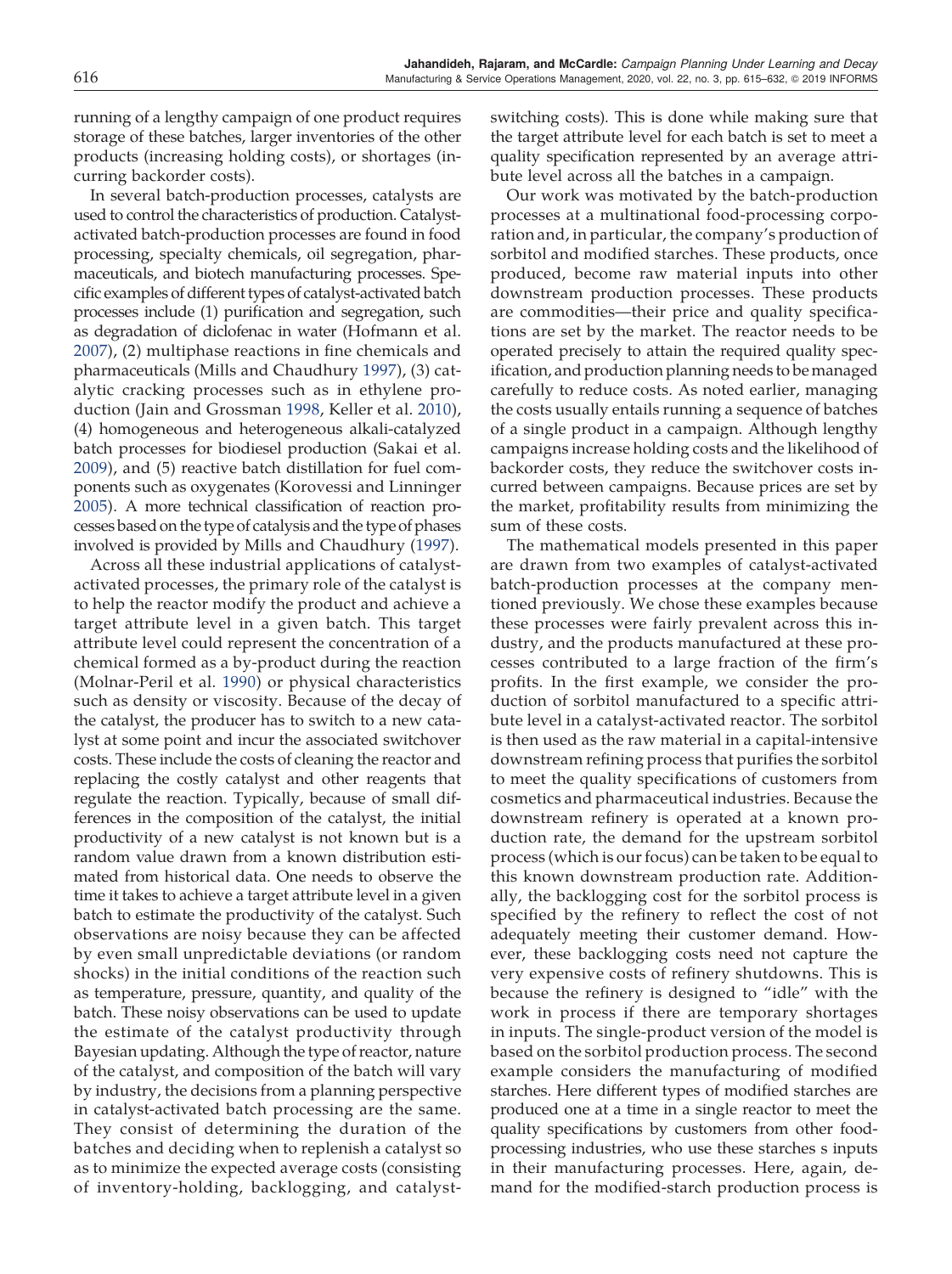known by detailed downstream customer contracts, which also specify the per-unit penalty or backlogging costs of unmet demand. The multiproduct version of the model is motivated by the modified-starches production process.

Although sorbitol and modified starch are different products manufactured in two dissimilar catalystactivated batch-production processes, the goal of the planning model at each process is to determine the duration of the batches and decide when to replenish a catalyst so as to minimize expected costs and meet the quality specification. As we learn about the decay of the productivity of the catalyst and use this in planning, we effectively consider a production campaign planning model under learning and decay. Furthermore, in both these settings, because the downstream processes often have stages with biological or chemical reactions, there is variability in the production rate of these processes (Rajaram et al. [1999](#page-18-7)). To manage such variability, buffers are installed between the upstream and downstream processes (Rajaram and Tian [2009](#page-18-8)). When demand in the upstream process is set assuming a constant downstream production rate and when in reality there is variability in this production rate, buffers store the inventory that would exist between the processes in the interim. Thus, in effect, the buffers decouple the impact of production variability in the downstream process from the output of the upstream processes. In light of this, and because demand is known in both the sorbitol and modified-starch processes, we will assume that demand is deterministic in the corresponding models. This assumption could also be reasonable in other process-industry settings, where the outputs of these catalyst-activated batch processes are intermediary products used as inputs to downstream processes, and there are buffers decoupling these processes.

We formulate the single-product batch-production planning problem with learning and decay as a semi-Markov average-cost model. To make this tractable, we develop a two-level heuristic that decomposes and solves this problem in two levels. The lower-level problem plans the duration of batches within the current campaign to maximize the efficiency of the catalyst while satisfying the target attribute level for each batch. The higher-level problem is a binary decision after each batch: whether to end this campaign and switch to a new catalyst. The lower level is formulated as a stochastic dynamic programming problem, similar to the Bayesian decision model by Mazzola and McCardle ([1996\)](#page-18-9), which had a production learning curve (as opposed to our decay curve). Despite the similarities of the models, our problem has an additional constraint (the average attribute-level constraint), which adds one more dimension to the state space. Therefore, we adopt a reoptimization policy that relies on learning to take care of itself and show that it has near-optimal performance. The higher-level problem is to design a control policy mapping the state space to a binary control variable—changing the catalyst or continuing. The objective is to minimize the average costs (switchover, backlogging, and inventory). The state space consists of the current inventory level, current consumption of the catalyst (measured by the total time the current catalyst has actively been used to produce batches), and the current belief regarding the catalyst productivity parameter. Solving for an optimal mapping from the state space to the decision variable is intractable. We propose a policy to approximately solve this problem. To evaluate the performance of the two-level heuristic, we obtain a lower bound on the optimal performance of the original integrated decision process. This bound simultaneously accounts for costs, randomness, and the discrete nature of the process. We also compare the performance of our heuristic with the fixed-cycle policy that is currently practiced by this company.

We then extend our model to consider the multiproduct case with uncertainty in production times. This can be regarded as a stochastic economic lot scheduling problem (SELSP) with fixed batch sizes, learning, and decay. Because of the complexity of this problem, we solve this using a dynamic two-level heuristic. Vaughan ([2007\)](#page-18-10) compares dynamic versus cyclic policies for SELSP problems and shows that, in many cases, cyclic policies perform better than dynamic policies. However, in our context, cyclic policies suffer from delayed reaction toward backlogged demand. Therefore, a dynamic policy is needed to recognize and attend to the critical product that would otherwise cause large backlogging costs. The multiproduct version of the two-level heuristic is benchmarked with a practitioner's heuristic used by this company. We also develop a lower bound on this problem to evaluate the performance of these heuristics.

The remainder of this paper is organized as follows. In the next section, we review the relevant literature and state our contributions. We then formulate the single-product problem as a semi-Markov decision process (SMDP) in Section [3](#page-4-0), followed by lower bounds on the optimal cost of the SMDP in Section [4](#page-7-0). In Section [5,](#page-8-0) we present our solution methodology based on a two-level heuristic that involves decomposing the problem into two levels of decision making. To benchmark the two-level heuristic, we also provide a practitioner's heuristic that is currently employed at this company. We extend our methodology to the multiple-product case in Section [6](#page-12-0). In Section [7](#page-14-0), we compare the performance of the heuristics and lower bound on real factory data and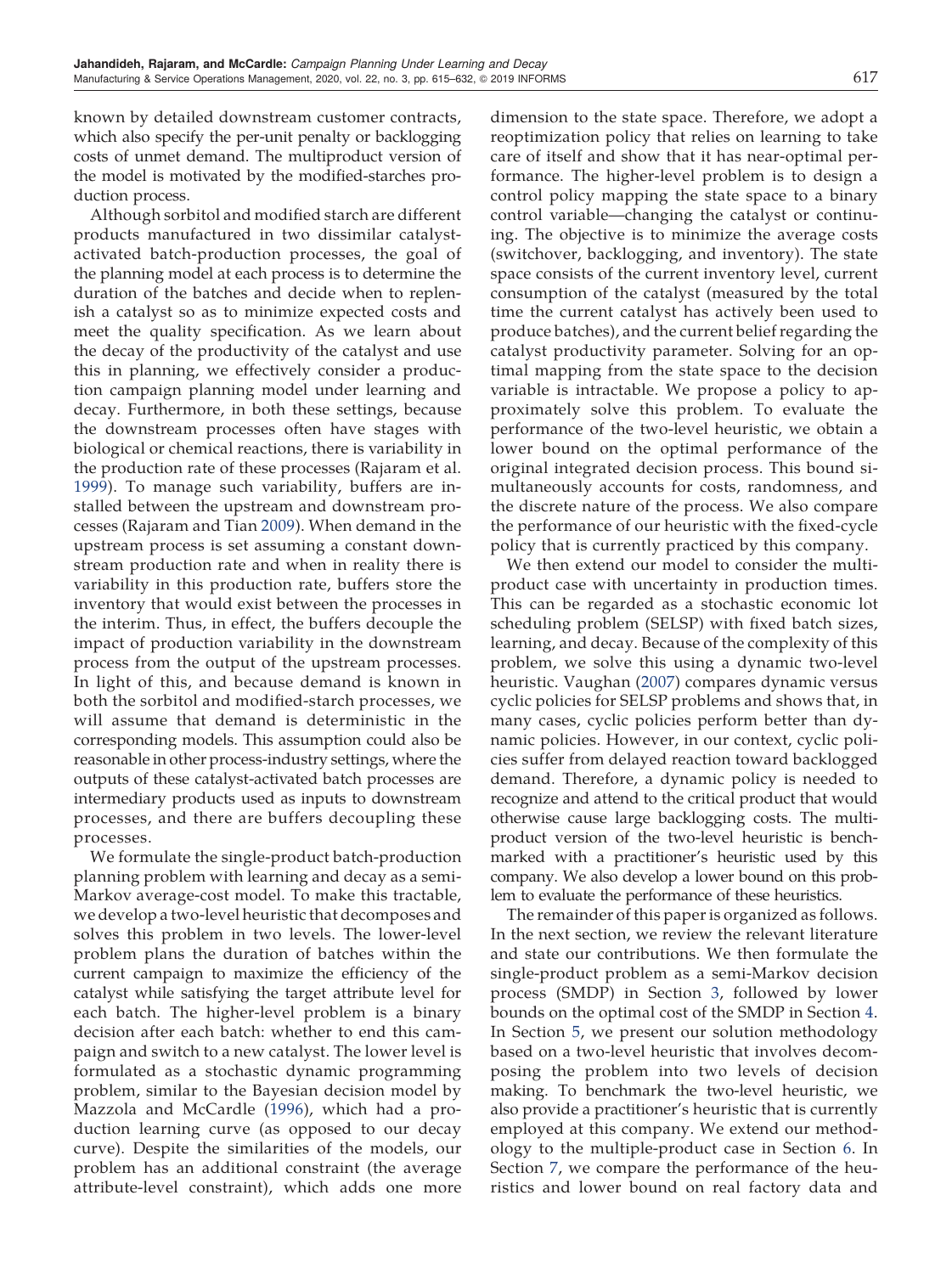present managerial insights. Conclusions and future research directions are provided in Section [8](#page-17-0).

## 2. Literature Review

The literature related to our work can be classified by problem type: single product and multiproduct. The single-product problem is related to the singleitem SELSP. The literature considers uncertainty in this problem owing to demand (Federgruen and Katalan [1996](#page-18-11)), yield (Grasman et al. [2008](#page-18-12)), and quality (Papachristos and Konstantaras [2006](#page-18-13)). Levi and Shi ([2013\)](#page-18-14) review a wide selection of the single-item SELSP literature, many of which show that  $(s, S)$ policies are optimal under specific problem configurations. In our problem,  $(s, S)$  policies are not feasible because, depending on the current catalyst productivity and the decaying nature of the catalyst, it may not be possible to produce up to S. Another important feature of our problem is that we learn about the current productivity of the catalyst by observing the performance in previous batches. This learning is used to predict catalyst performance and production times of future batches.

The relevant literature for multiproduct models includes work on the SELSP (Winands et al. [2011](#page-18-15)) and economic lot-sizing models under production decay in the chemical engineering literature (Casas-Liza et al. [2005](#page-18-16), Liu et al. [2014,](#page-18-17) Vieira et al. [2017\)](#page-18-18). An important dimension in this paper is that it incorporates production decay into the SELSP in both the single and multiproduct problems, an aspect not considered in the operations management literature. In addition, this literature has not considered production decay, even in the deterministic economic lotsizing problem (ELSP). Although the chemical engineering literature has considered the deterministic ELSP with production decay, this stream does not consider uncertainty in the decay process and Bayesian learning to use this aspect in production campaign planning. Furthermore, this work does not address the structural properties of this problem, and the attempted problems are tractable enough to be solved with offthe-shelf mixed-integer programming methods. To the best of our knowledge, ours is the first paper to consider all of this together in a SELSP with uncertain production decay.

In terms of solution methods for the SELSP, dynamic approaches to solve the SELSP include Rajaram and Karmarkar [\(2002](#page-18-19)), Dusonchet and Hongler ([2003\)](#page-18-20), and Wang et al. ([2012\)](#page-18-21). In terms of application, Rajararam and Karmarkar ([2004\)](#page-18-22) also consider a campaign-planning problem applied to the foodprocessing industry. None of the methods used in these papers can be used to solve the problem considered in this paper because of batching, learning across batches, and decay in performance of the catalyst.

In this context, our paper makes the following contributions. First, to the best of our knowledge, this is the first paper to consider the campaign-planning problem under production time uncertainty, learning, and decay. As discussed previously, this is an important problem that has not been adequately studied in the academic literature. Second, we formulate this problem as a semi-Markov decision process, incorporating key aspects of this problem that include uncertainty in production time, learning about productivity characteristics, and decay in catalyst performance. Third, we develop efficient, nearoptimal solution methods to solve this problem. In addition, our approach to find lower bounds by associating a continuous-state-space dynamic programming problem with a similar but regenerative process can be applied to other stochastic dynamic programming problems. Fourth, we validate our model and solution methods with real data from the process industry. Fifth, we provide several insights that could be useful for practitioners in other industries with a similar production setting.

### <span id="page-4-0"></span>3. Model Formulation

Consider a batch-production process in which the present state of the production system is defined by the current inventory level and the state of the catalyst currently in use (to be explained in further detail). Based on this information, the firm must decide whether to replace the current catalyst and start a new campaign or to produce another batch with the current catalyst and determine the attribute level of the next batch. We denote the current inventory level as I and treat it as a continuous variable. For ease of exposition and without loss of generality, we measure inventory as batches and assume that the batch size is equal to 1. That is, inventory replenishes by discrete counts but depletes continuously with a constant per-unit-time demand. We define the following parameters and variables:

Parameters:

d: constant demand rate (batches/unit time).

 $C_B$ : backlogging cost (\$/batch/unit time).

 $C_I$ : finished product inventory holding cost (\$/batch/unit time).

 $C_s$ : cost of changing a catalyst (\$).

 $C_{\infty}$ : cost of ending a campaign prematurely (\$).

 $t_s$ : switchover time required to change a catalyst (unit time).

 $q_i^0$ : initial attribute level of batch *i* (normalized, dimensionless stochastic parameter).

 $q^0$ : vector of initial attribute levels of all batches produced by a catalyst.

Stochastic variables:

b: inverse productivity parameter of a catalyst.

 $z_i$ : random shock observed by the catalyst while producing batch i.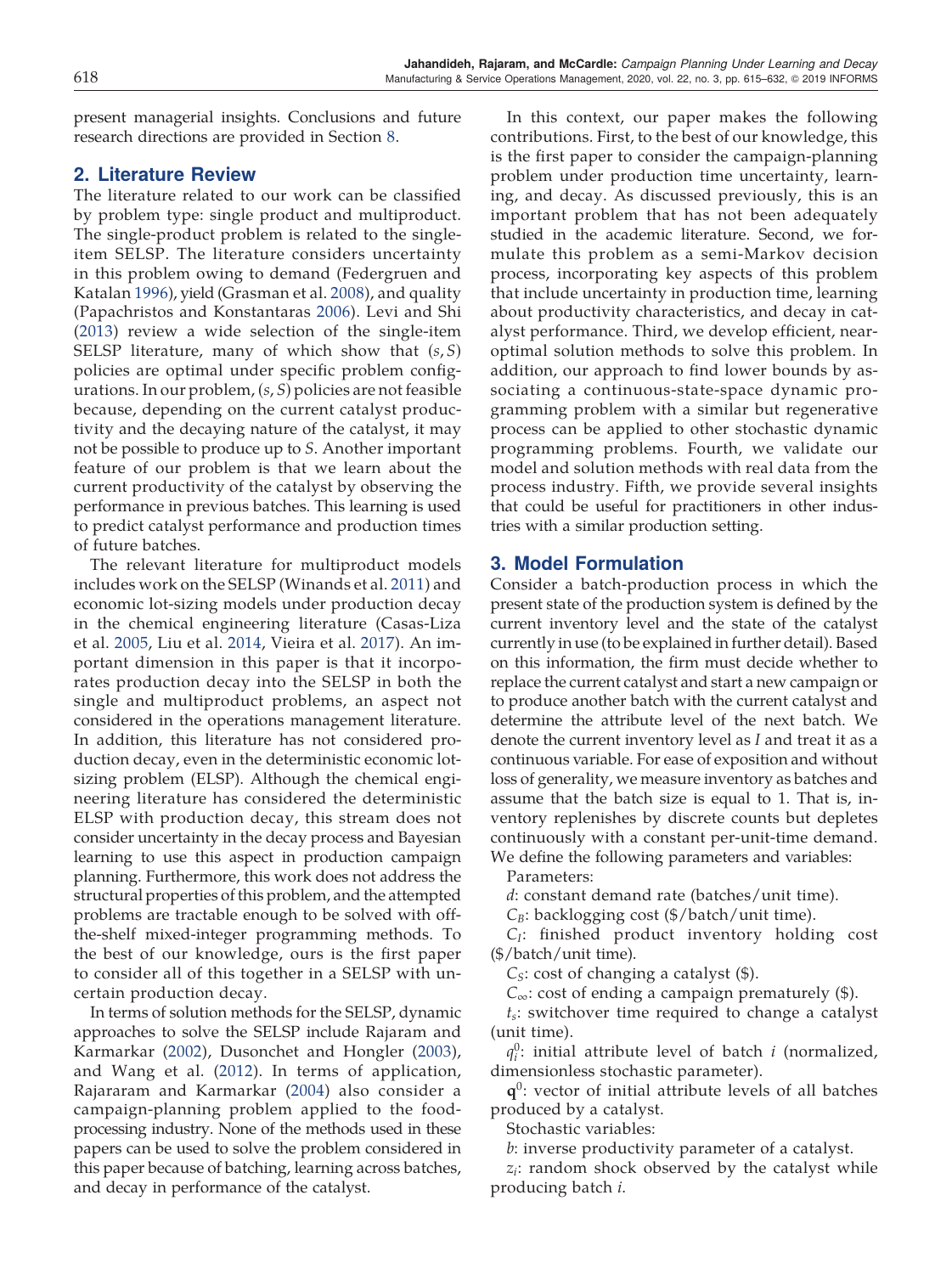$\mathbf{z} = [z_1, z_2, \dots, z_N]$ : combining the  $z_i$  values of a campaign into one vector.

Decision variables:

N: number of batches produced by a catalyst—that is, the length of a campaign.

 $q_i$ : the target attribute level of the *i*th batch in a campaign (normalized, dimensionless).

The decision variables imply the following intermediary variables:

 $\mathbf{q} = [q_1, q_2, \dots, q_N]$ : vector of target attribute levels of all batches produced by a catalyst.

 $Q_i = \sum_{j=1}^{i-1} q_j$ : sum of all target attribute levels up to the beginning of batch i.

 $t_i$ : time spent by batch *i* in the reactor (unit time/ batch).

 $T_i = \sum_{j=1}^{i-1} t_j$ : total consumption of the catalyst up to batch i (unit time).

We define the following functions:

 $\gamma(b)$ : a density function representing the current belief distribution over possible values of the parameter *b*. The initial prior belief is  $\gamma_0(b)$ .

 $\tau(\mathbf{q}, \mathbf{q}^0, b, \mathbf{z})$ : time spent on a catalyst with production schedule  $q$ , initial attribute levels  $q^0$ , and inverse productivity b. Takes random values based on the realizations of the random shocks  $z_i$  (unit time).

τ∗ (N): expected optimal time it would take to produce N batches in a campaign, given full information on  $b$  and  $z$  (unit time).

 $g(I, \tau)$ : total inventory-holding and backlogging cost during time length τ, where the inventory level starts at I and ends at  $I - \tau d$  (unit cost).

In catalyst-activated batch processes,  $t_i$ , the processing time for batch  $i$ , is determined by the consumption of the catalyst, the productivity of the catalyst, and the target attribute level (Steinfeld et al. [1989](#page-18-23)). To find the exact form of  $t_i$ , one needs to solve the differential equation defining the chemical reaction. Employing the formulation by Steinfeld et al. ([1989\)](#page-18-23), we get

$$
t_i = k(T_i)(b + z_i)f(q_i). \tag{1}
$$

<span id="page-5-0"></span>Here  $k(T_i)$  is a monotone increasing function of the total consumption of the catalyst  $T_i$ . The inverse productivity  $b + z_i$  consists of two components: The first component  $b$  is the catalyst-specific inverse productivity, which, for each catalyst, is drawn from a known distribution with mean  $\mu_b$  and variance  $\sigma_b^2$ ; it only takes positive values. The second component  $z_i$  is the batch-specific random shock, representing the randomness in the initial conditions of the reaction; these are independent and identically distributed variables with mean zero and a known distribution. We assume that  $b + z_i$  is always positive. Finally,  $f(q_i)$ is a convex decreasing function capturing the structure of the chemical reaction. Given  $f(\cdot)$ , we can use ([1](#page-5-0)) to express the target attribute level of a batch  $i$  as a function of the time  $t_i$  it spends in the reactor as

$$
q_i = f^{-1}\left(\frac{t_i}{k(T_i)(b+z_i)}\right).
$$
 (2)

For example, if  $k(T_i) = T_i + 1$  and  $f(q_i) = -ln(q_i/q_i^0)$ (Weekman [1968\)](#page-18-24), the relation between  $q$  and  $t$  would take the form

$$
q_i = q_i^0 \exp\left(-\frac{t_i}{(T_i+1)(b+z_i)}\right).
$$
 (3)

The decision to be made prior to placing the next batch inside the reactor is to either choose a target attribute level  $q_{n+1}$  for the next batch or to end the current campaign and replace the catalyst. We do not allow the option of removing a batch before meeting the target attribute level.

The belief distribution  $\gamma(b)$  is updated by observing the pair  $(t_i, q_i)$  *T<sub>i</sub>* after each batch. At the end of the campaign and after replacing the catalyst, the new inventory level will be

$$
I' = I - (\tau(\mathbf{q}, \mathbf{q}^0, b, \mathbf{z}) + t_s)d + N.
$$
 (4)

Because of the randomness of  $b$  and  $z_i$ , the new state (I ) will be a random function of the old state (I) and the vector of actions  $q_i$  summarized in q. The campaign time  $\tau(\mathbf{q}, \mathbf{q}^0, b, \mathbf{z})$  is also a random function of **q**. The cost of this transition is the inventory and backlogging costs during the time  $\tau(\mathbf{q}, \mathbf{q}^0, b, \mathbf{z}) + t_s$ plus the cost of changing the catalyst. We assume that backlogging costs occur if the total demand during the catalyst lifespan (i.e.,  $(\tau(\mathbf{q}, \mathbf{q}^0, b, \mathbf{z}) + t_s)d$ ) exceeds the initial inventory level I. Furthermore, in these processes, the convention is to assume that the workin-process inventory holding costs are constant across all process stages, and they are regarded as sunk costs. However, once the batches are pooled and converted to finished products, the holding costs for the product increases, and this is assessed on a perbatch basis. We adopt this convention and define  $C_I$ as the holding costs per batch of finished goods inventory. That is, we only consider the inventory holding cost for the pooled batches constituting the finished goods inventory.

Let the function  $g(I, \tau)$  represent the total inventory and backlogging costs during a time span of  $\tau$  when the starting inventory is I and no batches are added to the inventory during τ. To derive  $g(I, τ)$ , we need to consider three cases. First, if we do not run out of inventory during time τ, we incur only inventoryholding costs, which are proportional to the average inventory  $(I - \tau d/2)$  multiplied by the duration of the time horizon (τ). Second, if we start from a positive inventory level but run out during time τ, we incur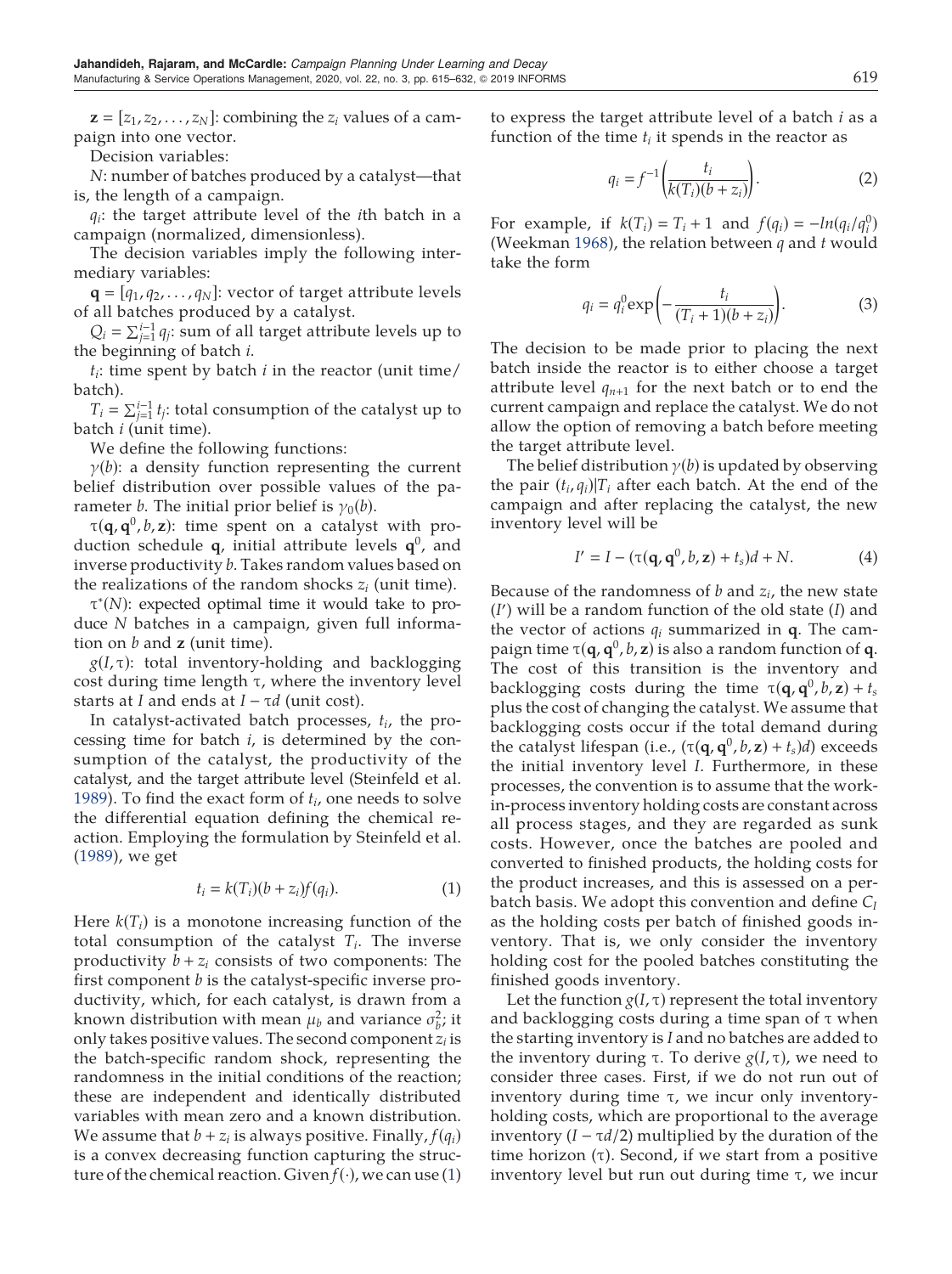both inventory and backlogging costs. The length of time with positive inventory is  $I/d$ , and the average inventory level during this time is  $I/2$ . The final inventory is  $I - \tau d$ ; hence, the length of time with backlogging is  $(I - \tau d)/d$ , and average backlogging during this time is  $(I - \tau d)/2$ . Finally, if we start from a negative inventory, the only cost during τ will come from backlogging and is computed similarly to the case where we only incur inventory holding cost. Thus,  $g(I, \tau)$  is computed as

$$
g(I, \tau) \triangleq \begin{cases} \tau(I - \tau d/2)C_I & \text{if } I - \tau d \ge 0 \\ I^2/2d \times C_I - C_B & \text{if } I \ge 0 \ I - \tau d < 0 \\ (I - \tau d)^2/2d \\ -\tau(I - \tau d/2)C_B & \text{if } I < 0. \end{cases}
$$
(5)

In order to define the objective function, we first define the term cycle. A cycle refers to the length of time between the ending of two subsequent campaigns. A cycle of duration  $\tau_i$  consists of a campaign with length  $τ_j^c = τ(q_j, q_j^0, b_j, z_j) + t_s$  and an idle time  $τ_j^0$ before setting up the campaign (idle times are allowed to balance inventory with demand and avoid accumulation of inventory). During a cycle, no batches are added to the inventory; hence, the realized cost during cycle *j* is  $g(I_j, \tau_j)$ , where the cycle starts at inventory  $I_i$ . This problem can be formulated as a semi-Markov average-cost problem with transition cost  $g(I_i, \tau_i)$ . The cost function for the average-cost problem is

$$
\lim_{R\to\infty} E\left\{ \frac{\sum_{j=1}^{R} [C_S + g(I_j, \tau_j)]}{\sum_{j=1}^{R} \tau_j} \right\}.
$$
 (6)

<span id="page-6-0"></span>We formulate the problem of minimizing ([6](#page-6-0)) as a Bayesian stochastic dynamic program. A control policy maps the state space to a decision of either choosing a target attribute level  $q_{n+1}$  for the next batch or ending the current campaign. The state space consists of the current inventory level (I), number of batches produced so far in the current campaign  $(n)$ , current belief distribution  $\gamma(b)$ , the total consumption of the current catalyst  $(T)$ , and the cumulative attribute level of the  $n$  batches produced in the current campaign (Q). For simplicity and conformance to practice, we allow idle time periods after ending campaigns and immediately prior to setting up campaigns. We consider two types of states. The first is when a campaign is in process, whereas the second is when a campaign has finished and the next campaign has not yet been set up. Denote the differential costs of the first state by  $h(I, n, Q, T, \gamma(b))$  and the differential costs of the second state by  $w(I)$ . The optimal average cost of the problem is denoted by  $\lambda^*$ ,

which is treated as a variable in the Bellman equation. The SMDP is formalized as follows:

(SMDP) 
$$
h(I, n, Q, T, \gamma(b))
$$
  
\n
$$
= \min\{C_s + C_{\infty}I(Q > n) + \min_{t' \ge 0} [w(I + n - t'd) + g(I, t') - \lambda^*t'] \min_{q_{n+1}} E_{t_{n+1}|q_{n+1}} [h(I - t_{n+1}d, n + 1, Q + q_{n+1}, T + t_{n+1}, \gamma'(b)) + g(I, t_{n+1}) - \lambda^*t_{n+1}]\};
$$
\n
$$
w(I) = \min_{t \ge t_s} [h(I - td, 0, 0, 0, \gamma_0(b)) + g(I, t) - \lambda^*t].
$$
\n(7)

Here  $\gamma_0(b)$  is the prior belief distribution on b (the distribution from which b is drawn), and  $\gamma'(b)$  is the belief distribution over  $b$  after observing the next batch. The duration of the next batch, denoted by  $t_{n+1}$ , is random and depends on the target attribute level  $q_{n+1}$ . The first term in the minimization represents the decision to switch to a new catalyst with the option to allow an idle time of t'. Here the term  $C_{\infty}I(Q>n)$ disallows switching if the attribute-level constraint is not met (by penalizing it with a sufficiently large  $C_{\infty}$ ). The second term represents the decision to produce another batch with the current catalyst, in which case the next target attribute level  $q_{n+1}$  must also be chosen.

As a consequence of the curse of dimensionality, this problem is too complex to solve analytically. Therefore, in Propositions [1](#page-6-1)–[4,](#page-7-1) we derive properties of the SMDP. Specifically, Propositions [1](#page-6-1) and [2](#page-6-2) will be used in Section [4](#page-7-0) to construct a lower bound for the SMDP, whereas Propositions [3](#page-7-2) and [4](#page-7-1) are used in developing the two-level heuristic described in Section [5.1](#page-9-0).

<span id="page-6-1"></span>**Proposition 1.** The differential cost function  $w(I)$  has a global minimizer I ∗ .

All proofs are provided in Section A of the online appendix. According to Proposition [1](#page-6-1), the level I <sup>∗</sup> is the ideal inventory to have at the beginning of a cycle. However, it is not necessarily optimal to immediately start the next campaign at  $I^*$ , and we might allow some idle time. This is shown in Proposition [2](#page-6-2).

<span id="page-6-2"></span>**Proposition 2.** There exists an inventory level  $I_0^* \leq I^*$  such that if the inventory level at the beginning of a cycle is I ∗ , it is optimal to delay the campaign setup until inventory falls to I $_{0}^{\ast}.$ 

For the purpose of the next two propositions, we define four new parameters  $I_\lambda$  ,  $\underline{I}^*$  ,  $N$  , and  $N_0$  , which are calculated using the main parameters of the model. The significance of these parameters will become clear in the following propositions and the discussion following Proposition [4.](#page-7-1) Define  $I_\lambda$  as the nonpositive solution to the equation  $dg/dt(I_\lambda, 0) = \lambda^*$ . Next, define N and  $N_0$  as the smallest integers satisfying  $I^* - N < I_\lambda$  and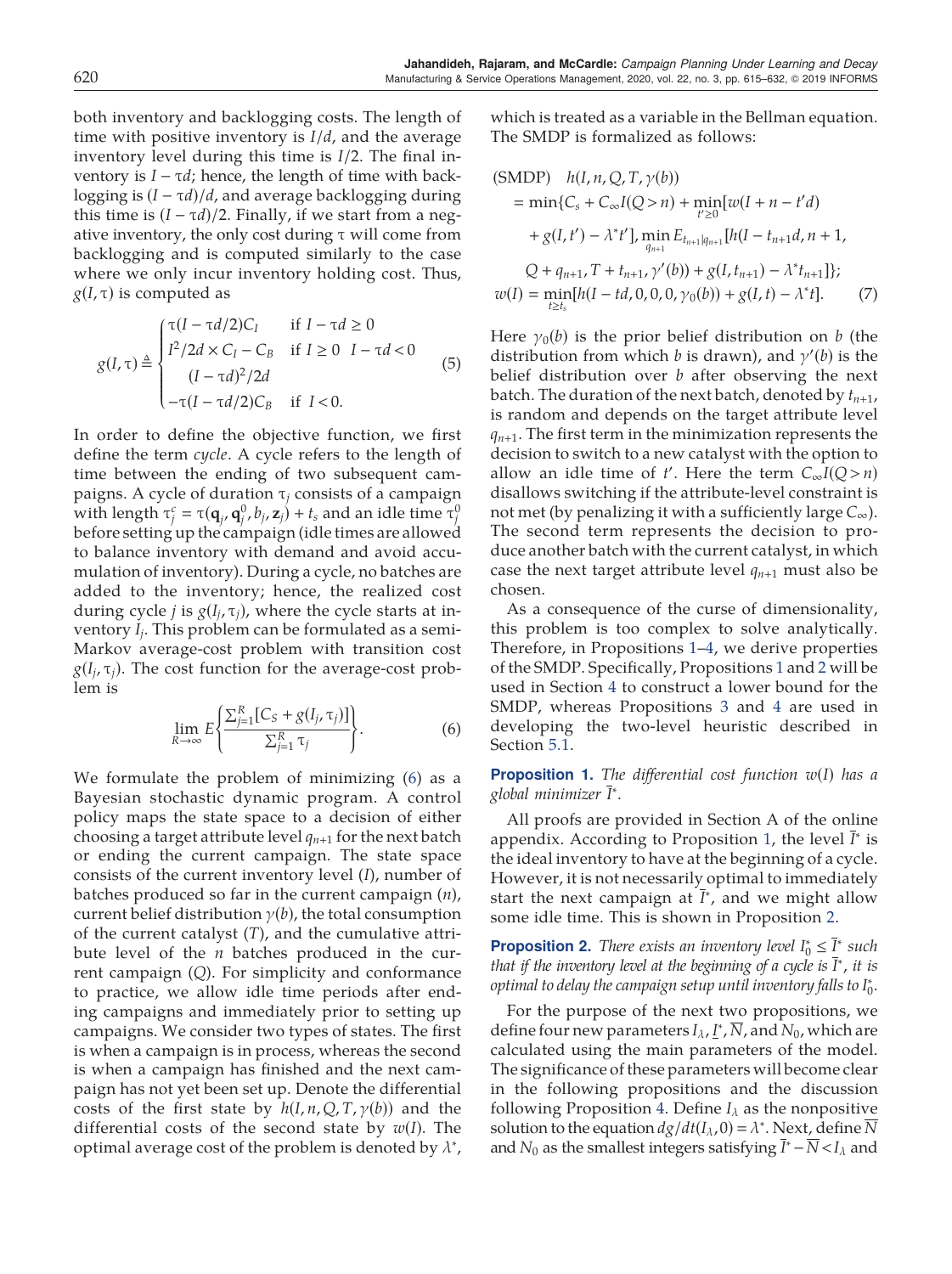$I_0^*$  –  $N_0$  <  $I_\lambda$ , respectively. Finally, define  $0 \leq I^* \leq I_\lambda$  as the solution to the equation  $dg/dt(\underline{I}^*+N_0,0)=dg/dt(\underline{I}^*,0).$ 

<span id="page-7-2"></span>**Proposition 3.** If in the current state  $Q < n = N$ , then  $I \geq$  $\vec{I}$   $\bar{\wedge}$  is a sufficient optimality condition to end the campaign, irrespective of all other state variables.

**Corollary.** If in the current state  $Q < n = \overline{N}$ , then both  $I \geq$ I<sub> $_{\lambda}$ </sub> and I  $\geq$  I<sup>\*</sup> are sufficient optimality conditions to end the campaign. This results from the fact that  $I \geq I_{\lambda}$  and  $I \geq \underline{I}^*$ both imply  $I \geq I^* - N$ .

<span id="page-7-1"></span>**Proposition 4.** Given  $I \geq I^*$  and  $n \geq N_0$ , if all but one of the state variables I, Q, T, and  $\gamma(\cdot)$  are fixed, there exists a probability threshold Ψ such that it is optimal to end the current campaign if and only if (iff)  $P(I' < I^*) \ge \Psi$ .

Proposition [4](#page-7-1) shows that when  $I \geq \underline{I}^*$  and enough batches have been produced ( $n \ge N_0$ ), the variable  $P(I' < I^*)$  contains sufficient information to replace any one of the variables I, Q, T, or  $\gamma(\cdot)$  individually in the Bellman equation. We will use Propositions [3](#page-7-2) and [4](#page-7-1) in developing the two-level heuristic described in Section [5.](#page-8-0) In the next section, we present a procedure to compute lower bounds on the optimal average cost of the SMDP, which will be used to evaluate the performance of our two-level heuristic. Some results from the lower-bound analysis are also used to develop this heuristic.

#### <span id="page-7-0"></span>4. Lower Bounds

To compute a lower bound on the optimal average cost of the SMDP, we first consider a deterministic version of the problem and compute an associated lower bound. This lower bound does not consider the cost of randomness and discrete production and is usually a loose bound. However, we consider this bound for two reasons: (1) the resulting (loose) lower bound is used to construct a tighter stochastic lower bound, and (2) this tractable model structure and the respective insights are used to construct our heuristic solution in Section [5.](#page-8-0) We then present a stochastic lower bound that accounts for discrete production and the randomness of the process. This bound resolves the inadequacies of the deterministic bound, which result from ignoring discreteness and randomness, but still ignores the uncertainty on production parameters and assumes perfect knowledge of the (randomly) realized catalyst productivity of each batch; in other words, it assumes that we can optimally exploit the productivity of a catalyst as if we had full information. Such clairvoyant bounds have been used in the stochastic programming literature (Ciocan and Farias [2012\)](#page-18-25). Clairvoyant bounds underestimate optimal costs because they assume more accurate learning than is actually possible

(Brown and Smith [2013\)](#page-18-26). However, we found in our computational analysis that this bound performed quite well in our problem context because we have considered randomness and discrete production of the process in computing this bound.

#### <span id="page-7-5"></span>4.1. Deterministic Lower Bound

The deterministic version of the problem is formed by assuming that a campaign with N batches always takes a deterministic amount of time equal to  $\tau^*(N)$ , where  $\tau^*(N)$  is the expected optimal time it would take to produce N batches in a campaign, given full information on  $b$  and  $z$  or, formally,

$$
\tau^*(N) = E_{\mathbf{q}^0, b, \mathbf{z}} \min_{\mathbf{q}} [\tau(\mathbf{q}, \mathbf{q}^0, b, \mathbf{z})]. \tag{8}
$$

<span id="page-7-3"></span>To relax the integer constraint on N and allow continuous production, we define  $\tau^*(N)$  for noninteger values of N by a weighted average of the production time of  $[N]$  and  $[N]$ , the two closest integers to N:

$$
\tau^*(N) \triangleq ([N] - N)\tau^*([N]) + (N - [N])\tau^*([N])
$$
  
N non integer. (9)

To see the reasoning behind Equation ([9\)](#page-7-3), note that one way to produce N batches per campaign on average is to produce  $\lfloor N \rfloor$  batches in  $(\lceil N \rceil - N)$  fraction of the campaigns and [N] batches in  $(N - \lfloor N \rfloor)$  fraction of the campaigns, leading to an average time of  $(N N$ )τ\*([N]) + (N – [N])τ\*([N]) per campaign. The function  $\tau^*(N)$  is piecewise linear and convex. It is convex because for an integer N, the following inequality holds as a result of decaying productivity:

$$
\tau^*(N+1) - \tau^*(N) \ge \tau^*(N) - \tau^*(N-1). \tag{10}
$$

Let  $T_{\rm cyc}$  be the total length of a cycle, including the idle time and the campaign time.

<span id="page-7-4"></span>Proposition 5. The following economic production quantity (EPQ) problem provides a lower bound on λ<sup>∗</sup> , the optimal average cost of the SMDP:

[EPQ] 
$$
\lambda_{EPQ} = \min_{T_{\text{cyc}}\bar{I}} \frac{C_s + g(\bar{I}, T_{\text{cyc}})}{T_{\text{cyc}}}
$$
  
s.t.  $\tau^*(T_{\text{cyc}}d) + t_s \le T_{\text{cyc}}$ . (11)

Here the objective of the EPQ is to minimize the average cost during a fixed cycle. The decision variables  $T_{\rm cyc}$  and  $\bar{I}$  denote the length and the starting inventory of the cycle, respectively. The total cost during a cycle is equal to a one-time switching cost plus inventory holding and backlogging costs during the cycle ( $g(\overline{I}, T_{\text{cyc}})$ ). A total of  $T_{\text{cyc}}d$  batches are produced in a campaign to match the total demand during the length of the cycle. The constraint ensures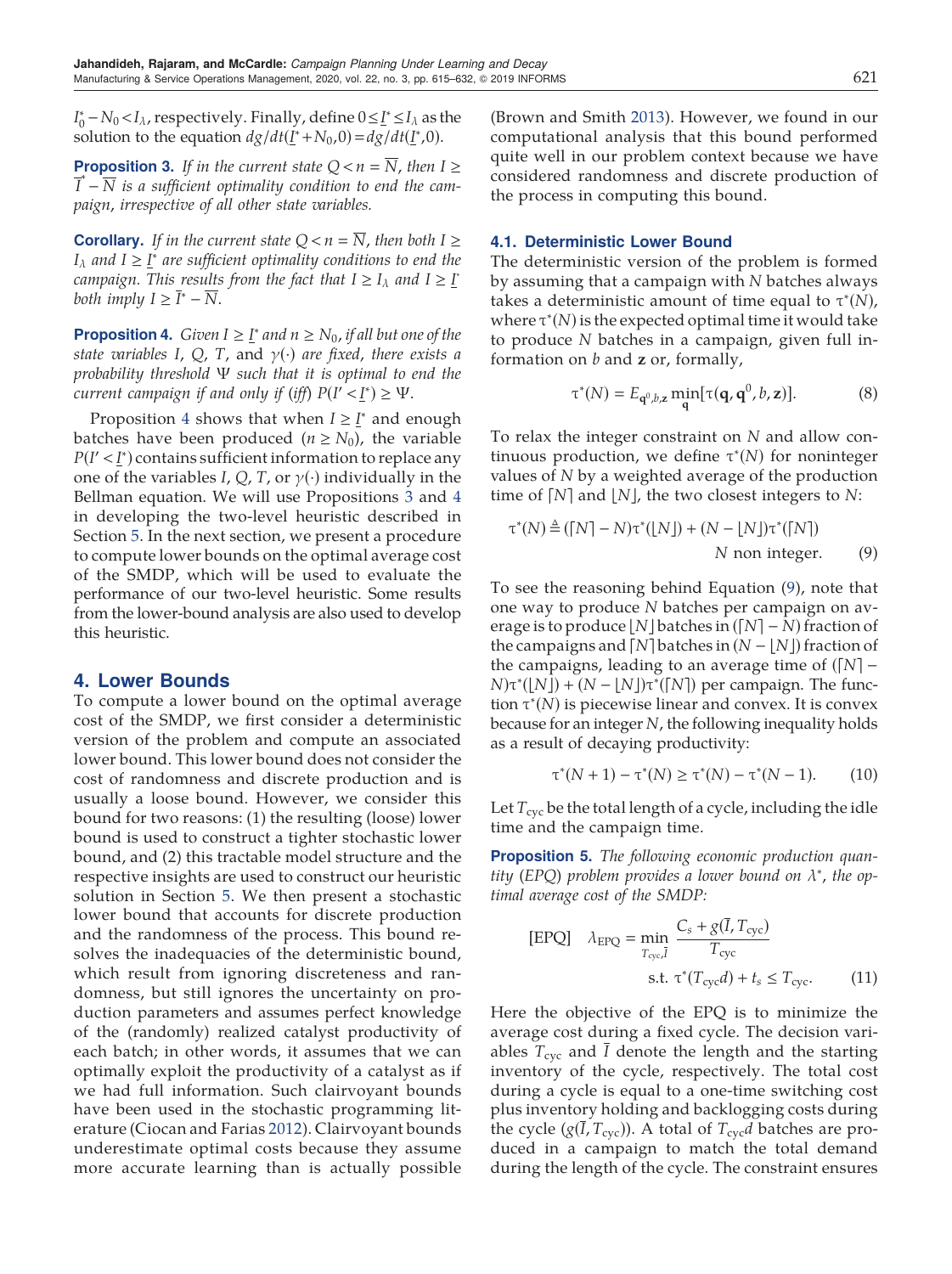that the total time required to produce  $T_{\text{cyc}}$ *d* batches (i.e.,  $\tau^*(T_{\text{cyc}}d)$ ) plus the setup time is less than or equal to the length of the cycle. We define the following parameters based on the solution to ([11](#page-7-4)):

 $T_{\text{cyc}}^*$ : optimal cycle length in ([11\)](#page-7-4).

 $T^{\tilde{M}}$ : largest cycle length satisfying the production constraint in [\(11\)](#page-7-4).

 $T^m$ : smallest cycle length satisfying the production constraint in [\(11\)](#page-7-4).

 $N^*\!\triangleq\! T^*_{\text{cyc}}d$ : total demand during  $T^*_{\text{cyc}}.$  It is similar to the optimal order quantity  $Q^*$  in an unconstrained economic order quantity model.

I: optimal inventory at the beginning of each cycle (i.e., after adding to inventory the batches produced in the previous campaign).

 $\underline{I} \triangleq I - N^*$ : lowest inventory reached at the end of a cycle, just before the newly produced batches are added.

 $C_{IB} \triangleq C_I C_B / (C_I + C_B)$ : "balanced" inventory holding and backlogging costs per unit time in an EPQ with backlogging (will be discussed shortly).

 $C_s^0$ : the supremum value of all  $C_s$  such that the constraint in [\(11\)](#page-7-4) is not binding at the optimal solution (will be discussed shortly).

Given a cycle length  $T_{\text{cyc}}$ , inventory will be positive for a fraction of the cycle, and for the remaining time, inventory will be negative. We show that the optimal fraction of time where inventory is positive and where it is negative are proportional to  $C_B$  and  $C_I$ , respectively.

<span id="page-8-1"></span>**Proposition 6.** The optimal  $\overline{I}$  can be derived as a function of  $T_{\rm cyc}$  and replaced in the objective function. The resulting objective function is convex in  $T_{\rm cyc}$ .

Corollary 6.1. Problem EPQ becomes a convex optimization problem in the single variable  $T_{\text{cyc}}$ .

In the proof of Proposition [6](#page-8-1) (in the online appendix), we see that the objective over  $T_{\text{cyc}}$  becomes  $C_s/T_{\text{cyc}}$  +  $C_I C_B / (C_I + C_B) T_{cyc} d/2$ , which is similar to an EPQ without backlogging in which  $C_{IB} \triangleq C_I C_B / (C_I + C_B)$ has replaced the inventory holding cost. The parameter  $C_{IB}$  is interpreted as the balanced inventory cost (holding and backlogging) per unit time when the cycle length is optimally allocated between positive and negative inventory. The optimal production quantity in the unconstrained EPQ problem is  $N^u = \sqrt{2dC_S}$ .

If  $T_{\text{cyc}}^u = N^u/d$  satisfies the production constraint, then the constraint is not binding, and  $T_{\rm cyc}^u$  is optimal for problem ([11](#page-7-4)). In this case, the following relations would hold:

$$
N^* = N^u = \sqrt{\frac{2C_{Sd}}{C_{IB}}}, \quad \underline{I} = \frac{C_I}{C_I + C_B} N^*,
$$

$$
\lambda_{EPQ} = \sqrt{2C_{IB}C_Sd} = \underline{I}C_B = N^*C_{IB}.
$$
(12)

In order for  $T_{\text{cyc}}^u$  to be feasible (hence, optimal), we must have  $T^m \leq T_{\text{cyc}}^u \leq T^M$ . If  $T_{\text{cyc}}^u$  does not satisfy the constraint, then the constraint is binding at the optimal  $T_{\text{cyc}}^*$  because, by Proposition [6](#page-8-1), the objective function is convex in  $T_{\text{cyc}}$ . If  $T_{\text{cyc}}^u < T^m$ , then  $T_{\text{cyc}}^* = T^m$ , and if  $T_{\text{cyc}}^u > T^M$ , then  $T_{\text{cyc}}^* T^M$ .

#### <span id="page-8-3"></span>4.2. Stochastic Lower Bound

The solution to the EPQ problem gives a lower bound for the original problem, but it does not account for the cost of randomness and discrete production. To obtain a tighter bound, we use the EPQ problem and define a stochastic process that is similar to the actual production process but is regenerative and, hence, more tractable. The optimal cost of this regenerative process is a tighter bound than the EPQ bound for the original problem.

Recall from Propositions [1](#page-6-1) and [2](#page-6-2) that anideal process is one that begins every cycle at I <sup>∗</sup> and sets up every campaign at  $I_0^* \leq I^*$ . Based on this, we define a regenerative process that always starts a campaign at  $I_0^*$  and allows free disposal so that inventory can instantly drop to the ideal level  $I^*$  if it exceeds it. We then use Propositions [1](#page-6-1) and [2](#page-6-2) to establish (in Proposition [7](#page-8-2)) that the optimal cost of this regenerative process provides a lower bound on the optimal cost of the original process.

We define the regenerative process by modifying the original process as follows:

1. Production always starts at  $I_0^*$ .

2. If the inventory level I at the end of a campaign is less than  $I^*_0$ , the inventory level is instantly raised to  $I^*_0$ at a cost of  $\lambda_{\text{EPO}} t_{I_0I} - g(I_0^*, t_{I_0I})$ , where  $\lambda_{\text{EPO}}$  is the op-timal cost of problem ([11](#page-7-4)) and  $t_{I_0I} = (I_0^* - I)/d$ .

3. If the inventory level  $I$  at the end of a campaign is greater than  $I^*_{0}$ , the inventory level is instantly dropped to a level *I'* of choice  $(I \ge I' \ge I_0^*)$ , and then production is idled until inventory reaches  $I_0^*$ .

<span id="page-8-2"></span>**Proposition 7.** There exists a regenerative process satisfying 1–3 that has a lower average cost than the optimal cost of the original process. As a result, the optimal average cost of the regenerative process is less than the optimal average cost of the original process.

In the regenerative process, all campaigns start at  $I_{0}^{\ast};$ hence, it is more tractable than the original process. However, computing the optimal cost of the regenerative process is still not straightforward. In Section B of the online appendix, we present an algorithm to compute a lower bound on the optimal performance of the regenerative process given  $I_0^*$ . A lower bound on the optimal cost of the original process then can be obtained by a line search over values of  $I_0^*$ .

### <span id="page-8-0"></span>5. Heuristics and Upper Bounds

In this section, we present a two-level heuristic to solve the SMDP. This provides an upper bound on the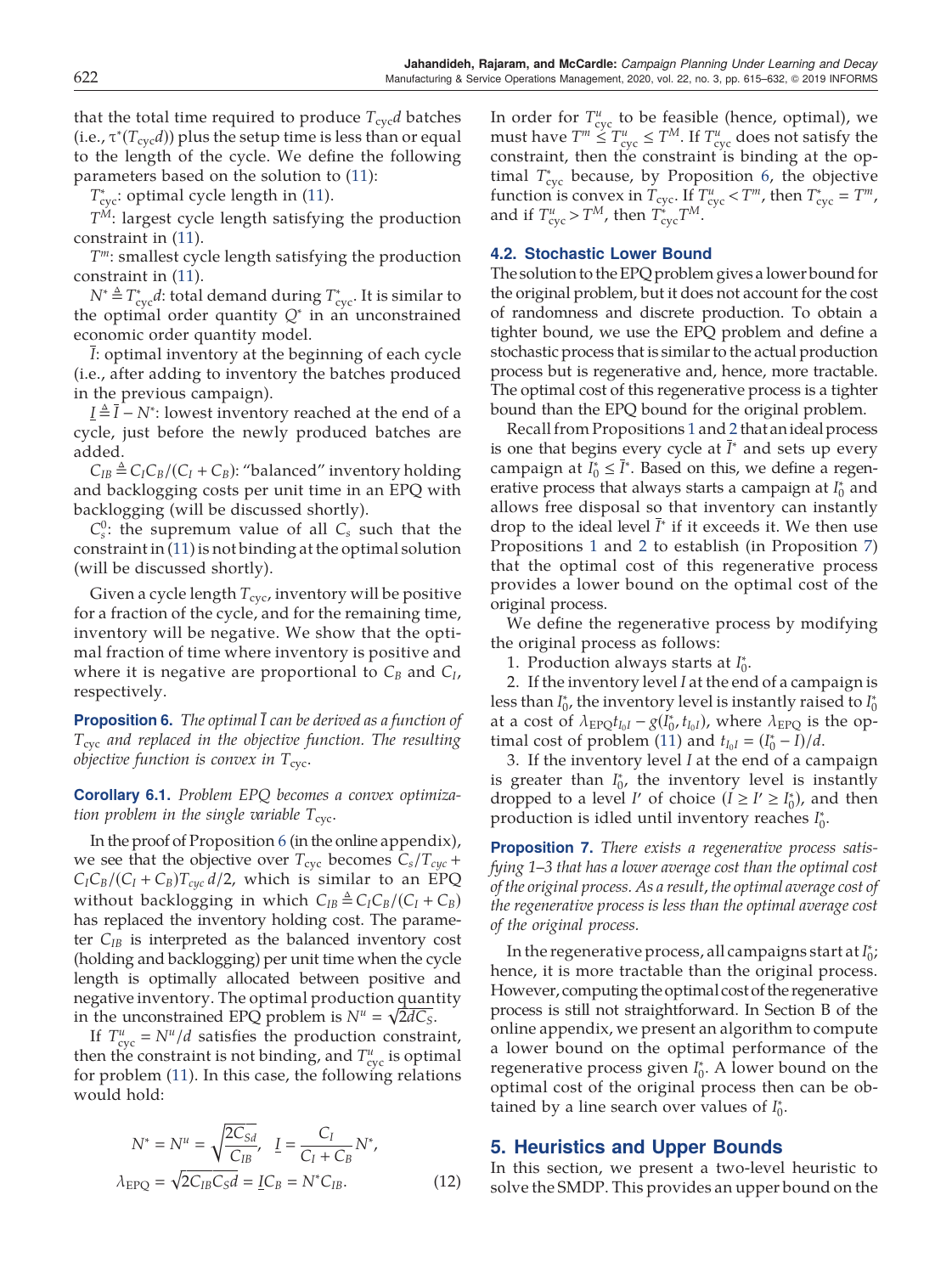value of the SMDP. To benchmark the performance of this heuristic, we also describe a practitioner's heuristic currently employed at a large food-processing company.

#### <span id="page-9-0"></span>5.1. Two-Level Heuristic

In the two-level heuristic, we decompose the campaign-planning problem with learning and decay represented by the SMDP into two levels: a lower-level problem at the batch level, determining the duration of batches in a campaign, and a higher-level problem at the campaign level, determining when to end a campaign. These levels are defined as

• Level 1: Batch planning—Choose the attribute level  $q_{n+1}$  of the next batch.

• Level 2: Catalyst switching—While batch  $n$  is inside the reactor, use a control policy to decide whether to change the catalyst after this batch or move on to batch  $n + 1$ .

We next describe the solution method for each level.

Level 1: Batch Planning. In batch planning, we focus on minimizing the campaign duration for a given number of batches N. We minimize the campaign duration because it offers more buffer time and, hence, more flexibility. The objective is to minimize  $T_N + t_N$  such that the average attribute-level constraint is satisfied. The number of batches  $N$  is tentatively chosen as the expected number of batches in the campaign, which depends on the higher-level policy discussed in the next subsection. For ease of exposition and without loss of generality, the attribute level is normalized such that the required average attribute level is less than or equal to 1. Hence, the average attribute-level constraint becomes

$$
\sum_{i=1}^{N} q_i \le N. \tag{13}
$$

<span id="page-9-1"></span>With this constraint, the state space should include the cumulative attribute level. After completion of batch  $i - 1$ , a decision  $q_i$  is made for the *i*th batch, given the current state of the campaign  $[Q_i, T_i, \gamma(b)]$ . The resulting stochastic dynamic programming (DP) is represented by the following Bellman equation:

$$
v_i(Q_i, T_i, \gamma(b))
$$
  
= 
$$
\min_{q_i} [E_{z_i, b}\{(b+z_i)k(T_i)f(q_i)
$$
  
+ 
$$
v_{i+1}(Q_i + q_i, T_i + (b+z_i)k(T_i)f(q_i), \gamma'(b))\}], (14)
$$

where  $\gamma(b)$  is the current belief distribution on the parameter *b*, and  $\gamma'(b)$  is the updated belief after observing the random outcome of  $b + z_i$ . We use a

standard Bayesian updating procedure to get  $\gamma'(b)$ : each period based on our observation of the pair  $(q_i, t_i)$ , we observe the implied productivity  $b_i \triangleq b + z_i$ through  $t_i = b_i k(T_i) f(q_i)$  or equivalently  $b_i = t_i/k(T_i) f(q_i)$ .

We use this observation along with the known density of  $z_i$  (i.e.,  $\kappa(z_i)$ ) to update  $\gamma(b)$  according to  $\gamma'(b) \propto \gamma(b) \kappa(b_i - b)$ . Here the current belief  $\gamma(b)$  acts as the prior belief, and the new probability density for b, according to Bayes' rule, is proportional to the previous density multiplied by the likelihood of observing  $b_i$  conditional on b (i.e.,  $\kappa(b_i - b)$ ).

An analytical closed-form solution to this problem is not available in general, and the continuous multidimensional state space of this stochastic Bayesian DP problem makes it intractable to numerically find an optimal policy (Mazzola and McCardle [1996\)](#page-18-9). Hence, we approach this problem with the following reoptimization heuristic: first, we find the vector q that minimizes the expected campaign length  $E_{q^0,b,z}$ { $\tau(\mathbf{q},\mathbf{q}^0)$ ,  $(b, z)$ , ignoring the fact that q can be adjusted in the future. After the first batch  $q_1$  is completed, we incorporate learning by updating  $\gamma(b)$  and reoptimizing the remaining batches 2 through  $N$  of  $q$ . We then implement the revised second batch and repeat.

The reoptimization policy does not directly anticipate the value of information in its decision process. In Section C of the online appendix, we set up a tractable three-batch example and compare the reoptimization policy with the optimal policy. We make three important observations. First, in all problem settings considered, the choice of  $q_1$  under the reoptimization policy is very close to the optimal choice of  $q_1$ . Second, the resulting average campaign time is almost identical under the two policies (they are within 1% of each other in all problem settings considered). Third, both policies attain near-optimal exploitation of the catalyst, as if full information on b were available a priori (in every problem setting, the expected campaign duration under the two policies is within 2% of the minimum campaign duration). In addition, our computational results in Section [7](#page-14-0) show that our two-level heuristic achieves near-optimal costs, implying that the reoptimization policy adequately captures the dynamic value of information in this problem.

With the reoptimization policy in place, we are interested in understanding how the chosen q will differ from the myopic policy of having every batch meet the target attribute level (i.e.,  $q = [1, 1, \ldots, 1]$ ). Note that a smaller  $q_i$  implies that batch *i* has a bigger contribution to satisfying the average attribute-level constraint ([13\)](#page-9-1). Therefore, we interpret assigning a smaller  $q_i$  to batch *i* as placing a higher "load" on batch i. We are interested in whether it is better to place higher load (i.e., smaller  $q_i$ ) on the production of the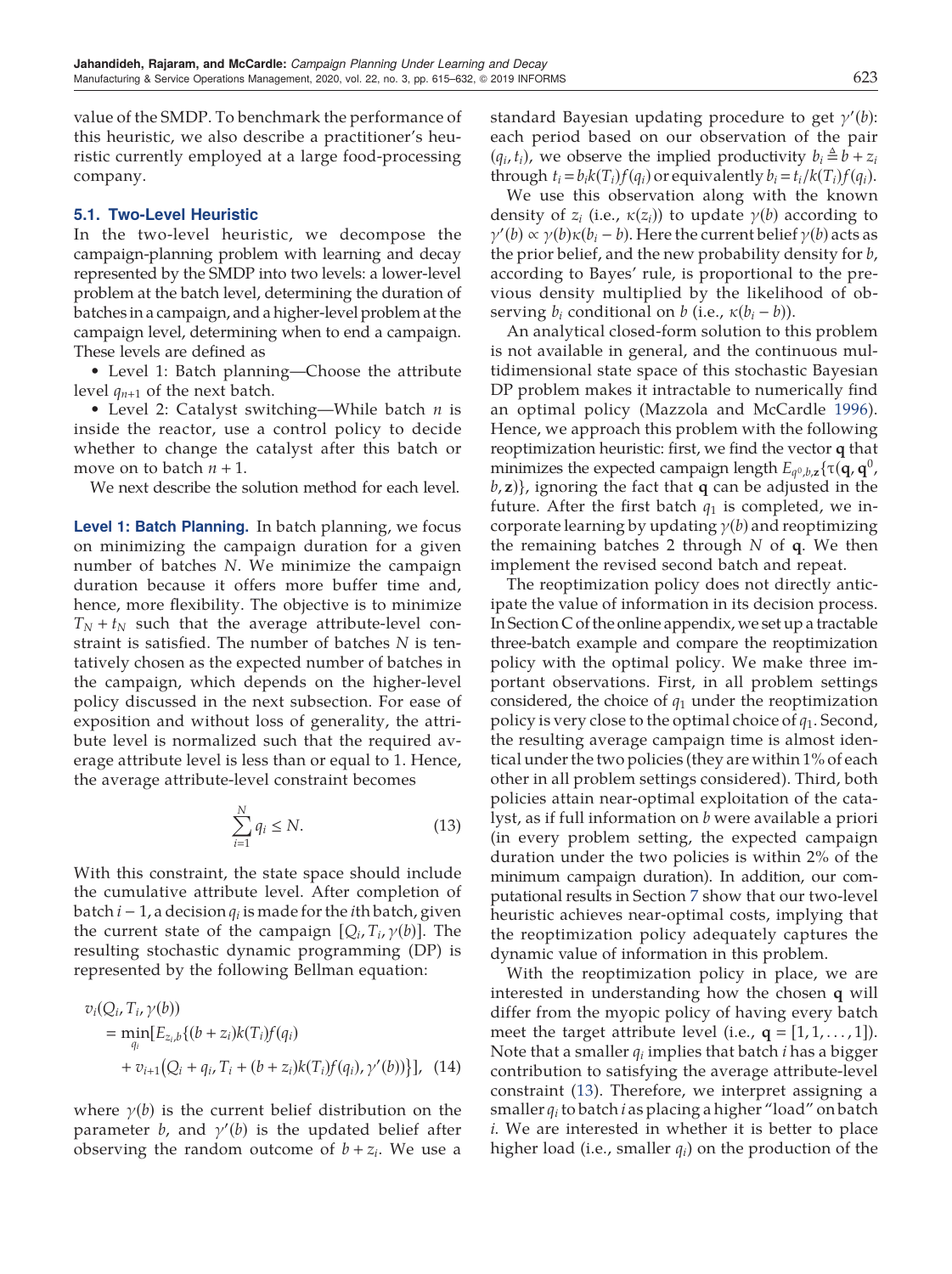first batches (while the productivity of the catalyst is still high) and leave a lower load on the concluding batches or, conversely, place a lighter load on the initial batches to avoid an overly decayed catalyst when it reaches the final batches. As shown in Proposition [8](#page-10-0), this depends on the form of  $k(T_i)$ , the function that defines the dependency of the productivity decay rate (equivalently, the rate of increase in processing time) on the total consumption. Denote  $\mathbf{q}^* = [q_1^*, \dots, q_N^*]$  as the solution to  $\arg \min_{\mathbf{q}} E_{\mathbf{q}^0, b, \mathbf{z}} \{ \tau(\mathbf{q}, \mathbf{q}^0, b, \mathbf{z}) \}.$ 

<span id="page-10-0"></span>**Proposition 8.** (i) If  $k(T)$  is convex in T, then there exists at least one optimal solution where  $q_i^* \ge q_{i+1}^*$ . Further, if k(T) is strictly convex, there are no optimal solutions where  $q_i^* \le q_{i+1}^*$ .

(ii) If  $k(T)$  is concave in T, then there exists at least one optimal solution where  $q_i^* \leq q_{i+1}^*$ . Further, if k(T) is strictly concave, there are no optimal solutions where  $q_i^* \ge q_{i+1}^*$ .

(iii) If  $k(T)$  is an affine function, then  $q_i^* = q_{i+1}^*$  for all i.

Proposition [8](#page-10-0) establishes that a higher load should be allocated to the finishing batches if  $k(T)$  is a convex function and to the beginning batches if  $k(T)$  is a concave function. To see the intuition behind this finding, consider a two-batch example  $(N = 2)$ . When  $k(T)$  is convex, the decay rate is increasing in total consumption; thus, if a high load is placed on the first batch, the second batch will face an overly decayed catalyst, increasing the total time required to process the two batches. The reverse is true for a concave  $k(T)$ .

Figure [1](#page-10-1) compares  $q^* = \arg \min_q \tau(q, q^0, b, z)$  with  $q = [1, \ldots, 1]$  for a convex  $k(T)$  and fixed  $q^0$ , b, and z.

Each downward slope represents one batch, where the attribute level is reduced from an initial level. Each upward jump represents removing a batch and placing another batch inside the reactor. In this example, the optimal campaign that meets the quality specification on average across the batches in a campaign is 20% faster than the campaign that strictly attains the quality specification in all batches.

Proposition [8](#page-10-0) states that for convex (concave)  $k(T)$ , the relation  $q_1^*$  ≥  $q_2^*$   $(q_1^*$  ≤  $q_2^*)$  holds. We were also interested in evaluating the dependence of this ordering on the level of uncertainty in  $b$ . For two distributions  $\gamma(\cdot)$  and  $\tilde{\gamma}(\cdot)$  with equal mean  $\mu$ ,  $\tilde{\gamma}(\cdot)$  is considered stochastically more variable than  $\gamma(\cdot)$  if the inequality  $\mathbb{E}_{b \sim \tilde{\gamma}}(\cdot)[y(b)] \geq \mathbb{E}_{b \sim \gamma(\cdot)}[y(b)]$  holds for any convex function  $y(b)$ . The following proposition shows that for  $N = 2$ , a stochastically more variable prior belief on *b* results in a greater difference between  $q_1$  and  $q_2$ .

<span id="page-10-2"></span>**Proposition 9.** Let  $\gamma(\cdot)$  and  $\tilde{\gamma}(\cdot)$  be two prior beliefs on b with equal mean  $\mu$ , where  $\tilde{\gamma}(\cdot)$  is stochastically more variable than  $\gamma(\cdot)$ . Let  $\mathbf{q} = [q_1, q_2]$  and  $\tilde{\mathbf{q}} = [\tilde{q_1}, \tilde{q_2}]$  be the respective two-batch optimal attribute-level vectors. The following inequality holds:  $|\tilde{q_1} - \tilde{q_2}| \ge |q_1 - q_2|$ .

Proposition [9](#page-10-2) informs us that the optimal spread between the attribute levels in a campaign increases when there is more uncertainty in the prior distribution of catalyst productivity. The intuition behind this finding complements that of Proposition [8.](#page-10-0) Here, for a convex catalyst decay function  $k(T)$ , we would

<span id="page-10-1"></span>Figure 1. (Color online) Duration of Batches in a Reactor for Campaigns with Strict and Average Attribute Levels in a Catalytic Reaction Characterized by  $q_i = 2 \exp(-2(T+1)^{-2.3}t_i/b)$ 

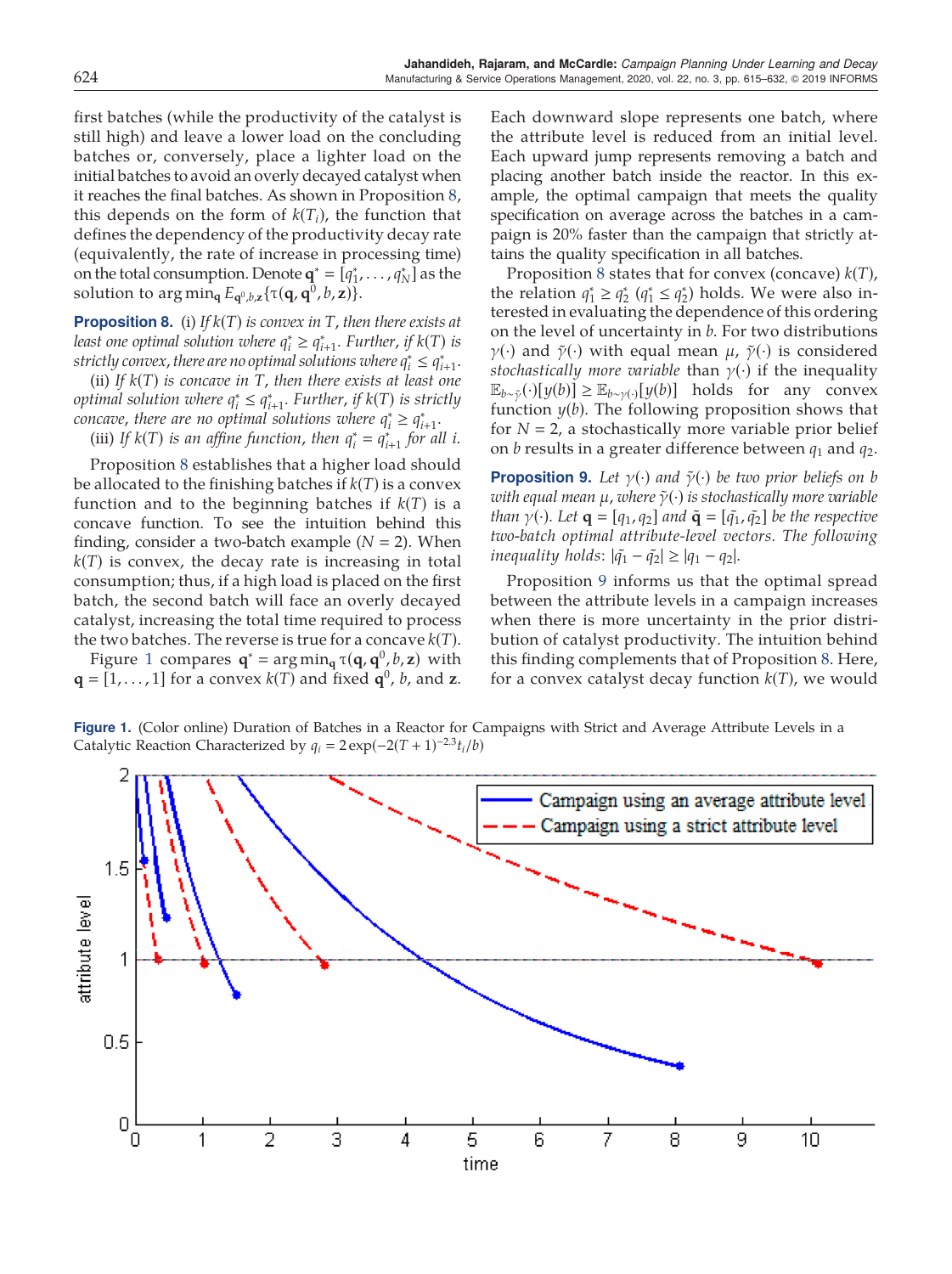place a lower load (or higher  $q_1$ ) on the beginning batch so that the final batch starts at a lower catalyst consumption. However, with increasing uncertainty in  $b$ , the risk of starting the final batch at a high catalyst consumption increases. Thus, it is optimal to reduce the risk by further decreasing the target load (or increasing  $q_1$ ) on the first batch. This increases the spread. With similar reasoning, we can show that the optimal spread also increases in the stochastic variability of the prior for concave  $k(T)$ .

Level 2: Catalyst Switching. In catalyst switching, we develop a policy by which to decide when to switch the catalyst. A control policy maps the state space to a binary decision: switch or don't switch. The state space consists of the current inventory level (I), number of batches produced so far in the current campaign (*n*), current belief distribution of b ( $\gamma$ (b)), and the total consumption of the current catalyst  $(T)$ . The Bellman equation for this average-cost problem is an approximation to the SMDP where the  $Q$  dimension is removed from the state space, and the decision variable is binary (instead of being a continuous choice of  $q_n$ , which is now handled by the lower-level problem):

$$
h(I, n, T, \gamma(b)) = \min\{C_s + C_{\infty}I(Q < n) + \min_{t' \ge 0} [w(I + n - t'd) + g(I, t') - \lambda^*t'],
$$
  

$$
E_{t_{n+1}}[h(I - t_{n+1}d, n + 1, T + t_{n+1}, \gamma'(b)) + g(I, t_{n+1}) - \lambda^*t_{n+1}]\};
$$
  

$$
w(I) = \min_{t \ge t_s} \{h(I - td, 0, 0, \gamma_0(b)) + g(I, t) - \lambda^*t\}.
$$
  
(15)

The state space is multidimensional and has continuous elements. Even if the elements of learning and decay are removed, the state space is still too large to obtain exact solutions (Loehndorf and Minner [2013\)](#page-18-27), even numerically. Hence, we propose an approximate policy to efficiently summarize the large state of the system and apply it in a simple decision rule. For this purpose, we resort to the structural properties of the optimal solution, described in Propositions [3](#page-7-2) and [4](#page-7-1).

Proposition [3](#page-7-2) establishes that if a sufficient number of batches N are successfully produced before inventory drops too low, it is optimal to end the campaign irrespective of other state variables. By contrast, Proposition [4](#page-7-1) shows that the probability  $P(I' \leq I^*)$  can individually replace any of the state variables  $I, Q, T$ , or  $\gamma(\cdot)$  by means of a probability threshold policy. These propositions motivate a policy that targets  $N$ batches in a campaign and ends a campaign either if this target is reached or if the probability of inventory dropping below <u>I</u>\* exceeds a threshold Ψ. Because the exact values of the parameters  $N$  and  $\underline{I}^*$  are not known,

we use corresponding values from the deterministic approximation (EPQ). This heuristic effectively follows as closely as possible the optimal deterministic process suggested by the solution to the EPQ problem. Let I and  $T^*_{\text{cyc}}$  be the optimal solution to [\(11\)](#page-7-4). Define  $\underline{I} \triangleq \underline{I} - T^*_{\text{cyc}}d$  and  $I_0 \triangleq \underline{I} + [\tau(T^*_{\text{cyc}}d) + t_s]d$ . In the absence of randomness and discreteness, we would like the inventory level at the beginning of a cycle to be I, idle the process until inventory reaches  $I_0$ , at which time we set up a campaign and produce batches until inventory is at  $I$ . The batches produced return inventory to I. However, in the discrete-production stochastic process, this does not necessarily happen. At some point, we expect that if we produce another batch, the inventory level at the end of that batch will be lower than *I*, which would result in excess backlogging costs. By contrast, if we do not produce another batch and switch the catalyst before reaching the optimal level of  $I$ , it would result in higher average switching costs and possibly higher inventory costs in the next cycle.

To choose between these options, we propose to switch before inventory gets to  $I$  only if the probability of falling below inventory  $I$  after the next batch is greater than some threshold Ψ. The probability  $P[I_{n+1} < I]$  is calculated using the distribution of  $z_n$  and the current belief over b:

<span id="page-11-0"></span>
$$
P[I_{n+1} < \underline{I}] = P[I - t_{n+1}d < \underline{I}] = P[t_{n+1}d > I - \underline{I}]
$$
\n
$$
= P[(b + z_{n+1})k(T_{n+1})f(q_{n+1})d > I - \underline{I}]
$$
\n
$$
= P\left[b + z_{n+1} > \frac{I - \underline{I}}{k(T_{n+1})f(q_{n+1})d}\right].\tag{16}
$$

To illustrate the implications of this policy, note that the boundary case of  $\Psi = 1$  translates to a case where the catalyst is switched only after inventory falls below *I*. Our numerical results show that if the threshold Ψ is correctly specified, this policy is nearly optimal for many problem instances. The optimal threshold Ψ depends on the cost parameters  $(C_I, C_B, C_S)$ and is not analytically computable because it would require solving a Bellman equation almost as big as the original problem (15). Therefore, we choose  $\Psi$  by simulating the process and doing a line search over Ψ.

Denote  $I_n$  for the inventory level after the production of batch n. Given the threshold, our heuristic separates into the following two cases based on the initial inventory level after the previous campaign (I).

*Case* 1.  $I \geq I_0$ . Idle the process until inventory reaches  $I_0$ ; then set up and start the next campaign. Produce batches  $1, \ldots, n$  until  $P[I_{n+1} \leq \underline{I}] \geq \Psi$ . For  $i \geq n$ , end the campaign if and only if (i)  $I_i + i \geq I_0$  or (ii)  $I_i + i \geq E[I_{i+1}] + i + 1$ .

*Case* 2.  $I < I_0$ . Set up and start the next campaign with zero idle time. Find the smallest *n* such that  $P[I_{n+1} \leq$  $\underline{I}$   $\geq \Psi$  and either  $E[I_n] + n \geq I_0$  or  $E[I_n] + n \geq E[I_{n+1}] + n$  $n + 1$ . For this *n*, if the inequality  $E[I_{n+1}] + n \ge I_0$  holds,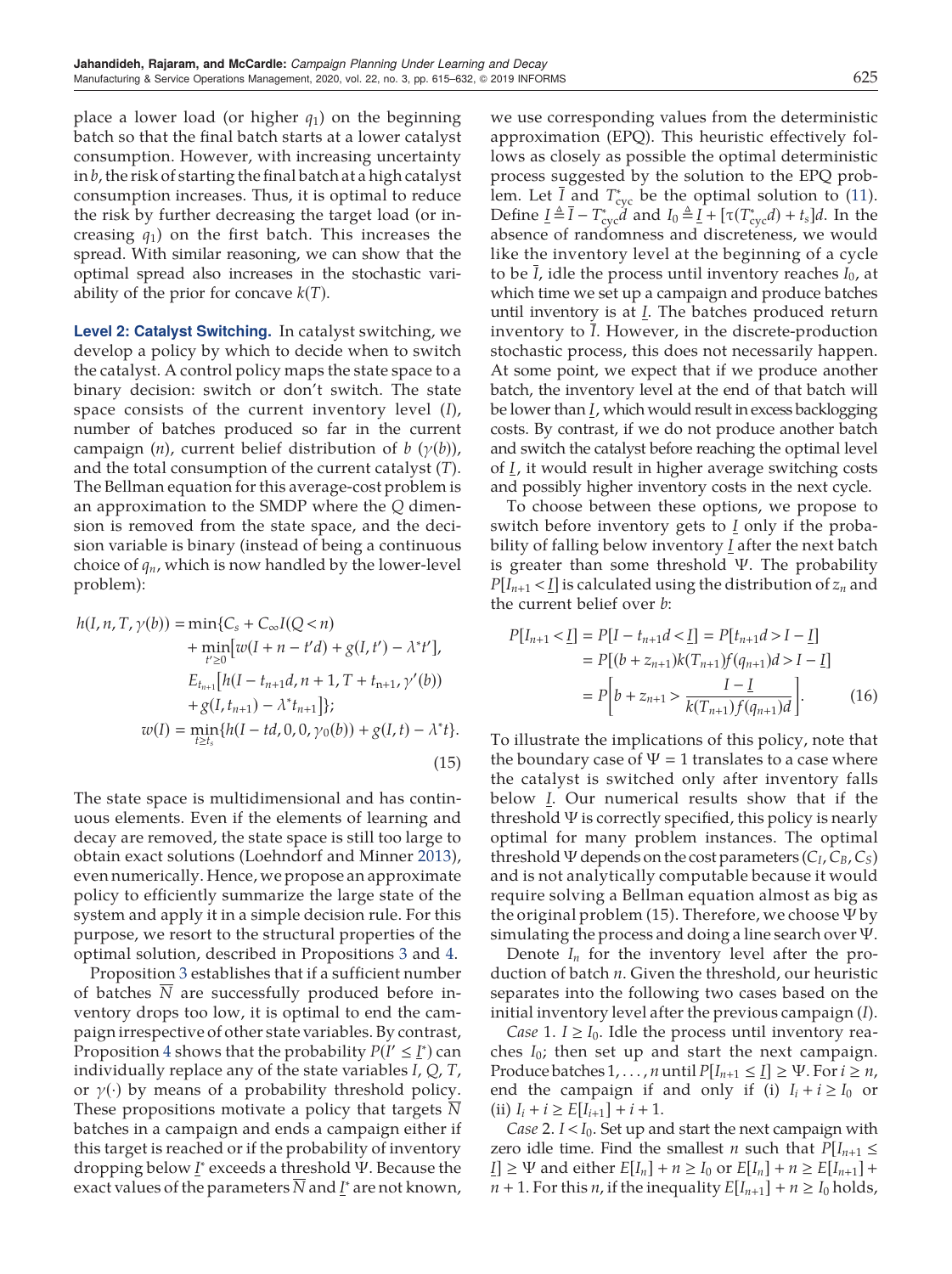run the campaign as in Case 1. Otherwise, produce N batches such that N maximizes  $N/(\tau^*(N) + t_s)$ ; this N maximizes the production rate.

The additional conditions in Case 1 enhance the threshold policy by ensuring that the process remains stable after the switch. Condition (i) implies that the next campaign will start above inventory  $I_0$ . If condition (ii) holds, we expect that if we switch now, we start the next campaign with a higher inventory compared with switching after the next batch. In Case 2, we use the same policy as in Case 1 only if we expect that we will be able to start the next campaign from inventory above  $I_0$ . Otherwise, we produce at the maximum production rate to bring the process back up to stable conditions.

#### 5.2. Practitioner's Heuristic

<span id="page-12-1"></span>To benchmark the two-level heuristic, we compare it with a practitioner's heuristic that was implemented as part of a broader project described in Rajaram et al. ([1999\)](#page-18-7). The decision variables are  $t^*$ , how long to leave each batch in the reactor, and  $N$ , the maximum number of batches in a campaign. The optimal  $t^\ast$  and N (not necessarily unique) solve the following optimization problem:

$$
\min_{N,r} \left[ C_I \frac{N}{2} + C_S \frac{d}{N} \right] \tag{17a}
$$

$$
\text{s.t. } \frac{N}{Nt^* + t_s} > d,\tag{17b}
$$

$$
\sum_{i=1}^{N} f^{-1}\left(\frac{t^*}{k(it^*)\mu_b}\right) \le N. \tag{17c}
$$

<span id="page-12-3"></span><span id="page-12-2"></span>In ([17a](#page-12-1)), the average inventory during a cycle is  $N/2$ ; hence, the average inventory holding cost is equal to  $C_I N/2$ . The average length of a cycle is  $N/d$ ; hence, the average switching cost per unit time is equal to  $C_S d/N$ . The constraint [\(17b](#page-12-2)) ensures that the average production rate exceeds the demand rate. This follows because the choice of  $\{N, t^*\}$  implies a production rate of N batches per  $Nt^* + t_s$  units of time; hence, for feasibility,  $N/(Nt^* + t_s)$  has to be greater than the demand rate d. Constraint [\(17c](#page-12-3)) is the attribute-level constraint, approximating  $b + z_n$  by the expected value  $\mu_b$ .

The optimal  $N$  and  $t$  are found by discretizing  $t$  and performing a grid search. However, t <sup>∗</sup> will not be unique because the objective function of [\(17\)](#page-12-1) depends only on the variable N.We choose the smallest feasible t <sup>∗</sup> to increase the production rate, which increases the idle time between campaigns and allows a larger buffer in case of a bad catalyst outcome.

Once the optimal  $t^*$  and N are found, the practitioner's heuristic is implemented as follows: set  $t_i = t^*$ for all *i*, and observe the resulting  $q_i$  values. From the observed  $q_i$  values, update the belief distribution  $\gamma(b)$ . After batch  $n$ , decide whether the catalyst has the

potential to produce another batch with  $t_{n+1} = t^*$  while preserving the average attribute-level constraint:  $\sum_{i=1}^{n+1} f^{-1}(t^*/(k(it^*)(b+z_i))) \leq n+1.$ 

Given the current information, use the expected value of  $b + z_n$  (i.e.,  $E[b|\gamma(b)]$ ) to evaluate the constraint; produce another batch if and only if  $\sum_{i=1}^{n+1} f^{-1}(t^*)$  $(k(it^*)E[b|\gamma(b)])) \leq n+1$  and  $n+1 \leq N$ . If the prediction is wrong and the next batch violates the constraint, stop the current campaign and incur a rework cost. Once the campaign is ended, the catalyst is replaced, and the new batches are released to inventory.

Observe that this heuristic does not allow for deliberate backlogging and is designed for the settings where  $C_B \gg C_I$ ; it does not provide a fair benchmark when  $C_B$  and  $C_I$  are comparable. To enhance this heuristic and provide a fair benchmark in all settings, we replace the cost term  $C_I$  in ([17\)](#page-12-1) by  $C_{IB}$  =  $C_I C_B / (C_I + C_B)$ , which represents the optimal balance between inventory holding and backlogging costs (see Section [4.1](#page-7-5)). To optimally balance these costs, instead of starting and ending the cycles at  $I = N$  and  $I = 0$ , we start and end the cycles at  $I = NC_I/(C_I + C_B)$ and  $I = -NC_I/(C_I + C_B)$ , respectively. Finally, because t <sup>∗</sup> is chosen as the smallest feasible value for the chosen N, the production rate will be higher than the demand rate. Therefore, idle times are chosen such that the cycles start and finish at these inventory levels.

#### <span id="page-12-0"></span>6. Multiple Products

We now consider a setting where multiple products are produced in a single reactor. Each product has its own fixed demand rate, backlogging costs, and inventory-holding costs. This problem is now a stochastic economic lot-sizing problem with switching costs, batch production, learning, and decay.

During the production of a given campaign, after each batch is produced, a decision must be made: continue this campaign and produce another batch of the current product or finish this campaign, add the produced batches to inventory, and start a new campaign. Note that only one type of product can be produced in a campaign. After a campaign is finished and the produced batches are added to inventory, the next decision is which product to produce next and how much idle time, if any, to allow. These decisions are based not only on the number of batches produced  $n$ , the total consumption of the catalyst  $T$ , and the current belief distribution  $\gamma(b)$  over the inverse productivity parameter  $b$  for the current product but also on the inventory level I of all the products. We extend the ideas discussed in the single-product setting to obtain a lower bound and a heuristic for the multiple-product setting.

#### <span id="page-12-4"></span>6.1. Lower Bound

Let  $R$  be the total number of products. We modify the previously introduced parameters and variables by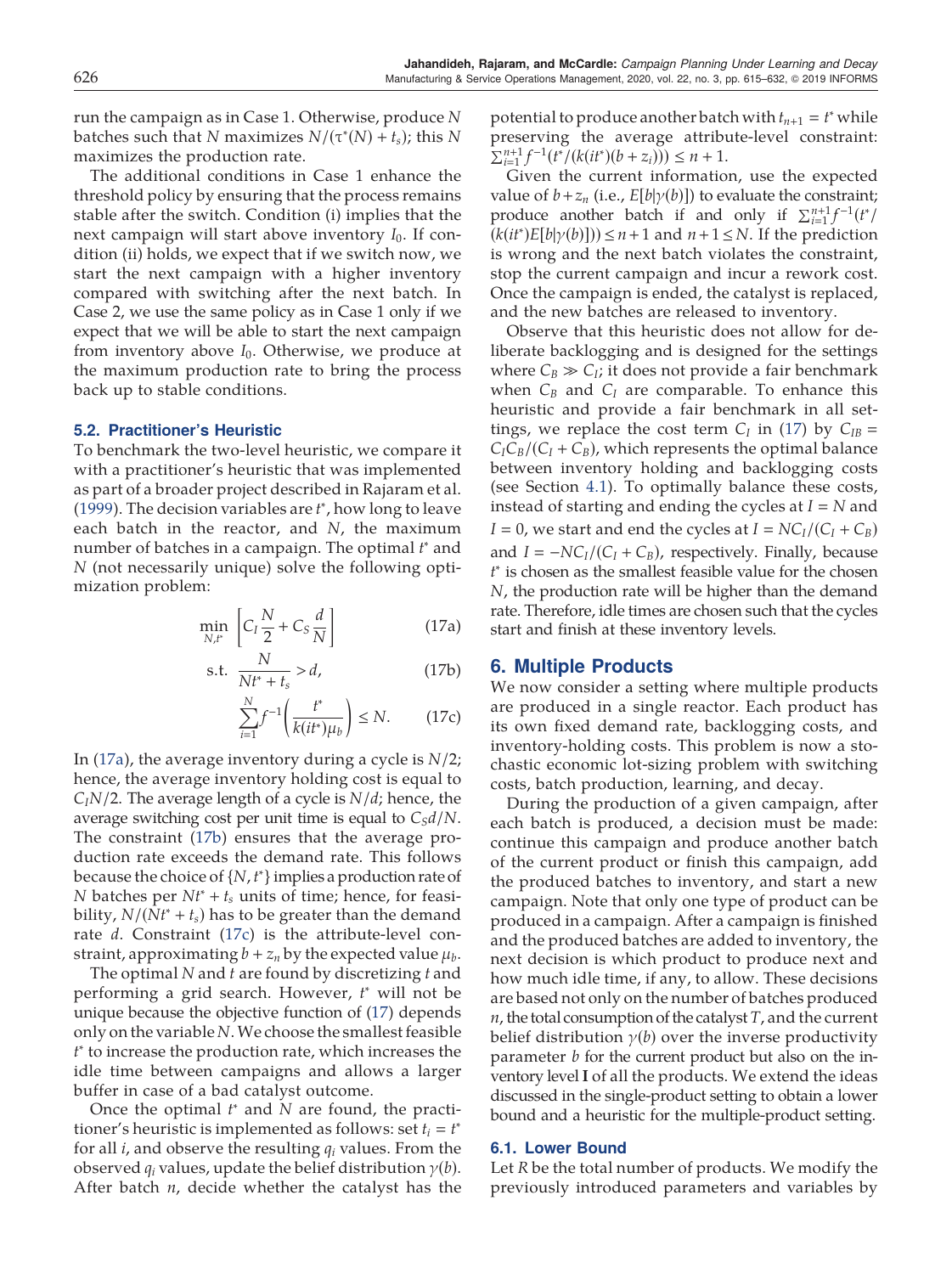adding indices  $r$  (or superscripts, for inventory variables) to denote the product type. A deterministic lower bound on the optimal performance of the stochastic system is to assume that each product undergoes an EPQ process independent of the others, except that the sum of fractions of time that the machine is busy cannot be greater than 1:

<span id="page-13-0"></span>
$$
\text{[MEPQ]} \quad \lambda_{\text{ELSP}} \triangleq \min_{\{N_r, \bar{I}'\}} \sum_{r=1}^{R} \frac{C_s + g(\bar{I}', N_r/d_r)}{N_r/d_r} \quad \text{s.t.} \quad \sum_{r=1}^{R} \frac{\tau_r^*(N_r) + t_s}{N_r/d_r} \le 1. \quad (18)
$$

We can relax the constraint in ([18](#page-13-0)) using a Lagrangian multiplier  $\delta$ . This leads to

$$
F(\delta) \triangleq \min_{\{N_r, \bar{I}^r\}} \sum_{r=1}^R \frac{C_s + g(\bar{I}^r, N_r/d_r) + (\tau_r^*(N_r) + t_s)\delta}{N_r/d_r} - \delta.
$$
\n(19)

The minimization problem decomposes into R separate problems

$$
\min_{N_r,\bar{l}^r} \frac{C_s + g(\bar{l}^r, N_r/d_r) + (\tau_r^*(N_r) + t_s)\delta}{N_r/d_r}.
$$
 (20)

Each of these R problems can be transformed into a single-variable problem over  $N_r$ . This is done by noting that the optimal fractional allocation of a cycle between positive and negative inventory is fixed, and hence, the cycle length  $N_r/d$  uniquely determines  $\overline{I}$ . We solve these  $R$  single-variable problems separately:

$$
\min_{N_r} Z(N_r) = \frac{C_s + C_{IBr} N_r^2 / 2d_r + (\tau_r^*(N_r) + t_s)\delta}{N_r / d_r},
$$
 (21)

where  $C_{IBr} \triangleq C_{Ir}C_{Br}/(C_{Ir} + C_{Br})$  (this can be shown using a similar logic to the proof of Proposition [6\)](#page-8-1). Because  $\tau_r^*(N_r)$  is convex, the numerator is convex. Further, it is well known that if  $f(x)$  is convex, then  $f(x)/x$  is quasi-convex; thus,  $Z(N_r)$  is quasi-convex in  $N_r$ . We optimize over  $N_r$  by using simple numerical methods, so  $F(\delta)$  is easy to evaluate. We maximize the concave function  $F(\delta)$  using a golden section search, obtaining a lower bound on the average cost of the deterministic relaxation of the original stochastic problem.

#### <span id="page-13-1"></span>**Proposition 10.** Strong duality holds in problem MEPQ.

Based on Proposition [10](#page-13-1), the  $N_r$  values obtained by the above procedure are feasible for problem MEPQ. If  $N_r/d_r$  is the same for all products, the R products could be functioning as if they were independent EPQ systems. The sum of the average costs of these R systems forms a lower bound on the optimal average cost of the original problem. To improve this lower bound, we use the same procedure presented in Section [4.2](#page-8-3)

by constructing a separate regenerative process to individually improve the lower bound for each product and compute the sum of the improved costs.

#### 6.2. Heuristics

6.2.1. Multiproduct Two-Level Heuristic. Similar to the two-level heuristic for the single-product case, this heuristic uses the  $\bar{I}^r$  and  $N_r$  values that solve the lowerbound problem MEPQ. Define  $\underline{I}^r = \overline{I}^r - N_r$  and  $I_0^r = \underline{I}^r +$  $(\tau_r^*(N_r) + t_s)d_r$ . Ideally, we would like to start a campaign of product  $r$  when its inventory level reaches  $I_0^r$ and produce  $N_r$  batches until its inventory level reaches  $I<sup>r</sup>$ . During this time, we do not want the inventory level of any other product  $r'$  to go below its respective  $I_0^{r'}$ . This may not be possible because in the midst of a campaign of product  $r$ , the inventory level of some other product  $r'$  would (in expectation) go below its  $I_0^{r'}$  if another batch of product  $r$  is produced. We must trade off producing fewer batches of product r with starting the next campaign with less inventory of product r .

Similar to the single-product case, we use a probability threshold Ψ, chosen by a line search over choices of  $\Psi \in [0, 1]$ . Our heuristic dynamically makes decisions by monitoring the inventory level of all products and the changes in belief over catalyst productivity  $\gamma(b)$ . We end the campaign if for some  $r'$  the probability of dropping below inventory  $I^{r'}$  during the next batch is greater than the threshold.We add a few conditions to ensure that the process is stable (i.e., inventory does not arbitrarily increase or decrease).

At the end of a campaign, we need to choose the next product  $r^c$  to produce. For this purpose, we try to choose the  $r^c$  that would otherwise induce the largest backlogging cost. Note that if  $r^c$  is not produced in the next campaign, it will not be replenished for at least the duration of the next two campaigns. We approximate the duration of the next two campaigns by  $\hat{\tau} \triangleq \min_r \tau^*(N^r) + \max_r \tau^*(N^r)$  and choose  $r^c$  as the product with the largest backlogging cost during this time, starting at its current inventory  $I<sup>r</sup>$  and ending at  $I^r$  –  $\hat{\tau}d^r$ . With this choice of  $r^c$ , we describe the proposed policy for the next campaign.

Let  $I<sup>r</sup>$  be the inventory level of product  $r$  at the end of a campaign and  $I_n^r$  be the inventory level of product  $r$  after producing batch  $n$  in the current campaign. For each product *r*, define  $N_m^r \triangleq \arg \max_N \{N/(\tau_r^*(N) + t_s)\}.$ We split the proposed policy into the following three scenarios depending on the inventory vector I after the end of the previous campaign.

*Case 1.* (*I<sup>r</sup>*  $\leq I_0^r$  for More Than One *r*) This implies that the current inventory of more than one product is below its optimal starting value, indicating that a shortage might occur by the end of the next campaign. Set up a campaign for product  $r^c$ , and produce exactly  $N_m^{r^c}$  batches.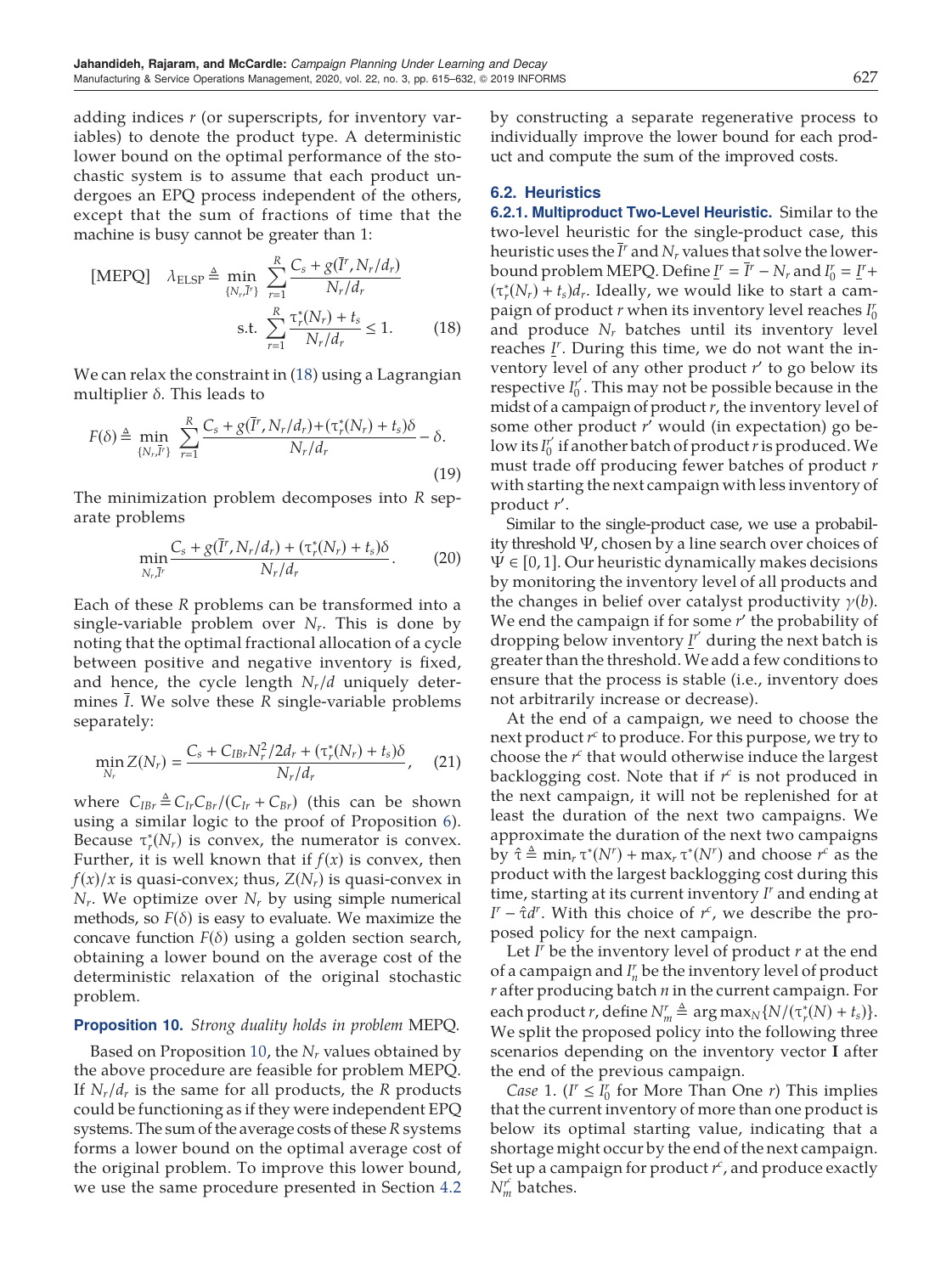*Case* 2 ( $I^r \leq I_0^r$  but  $I^r > I_0^r$  for All  $r \neq r^c$ ). Unlike Case 1, the only imminent shortage is  $r^c$ . Produce *n* batches of product  $r^c$  until either (i)  $I_n^r + n \ge \overline{I}^r$ , (ii) producing batch  $n + 1$  would exceed the time allocated to this campaign  $(T_{n+1} + E[t_{n+1}] \ge \tau^*_{r}(N_{r})),$  or (iii)  $n \ge N_m^{r^c}$  and for some product r' we have  $P[I_{n+1}^{\prime\prime} \leq \underline{I}^{\prime\prime}] \geq \Psi$ .

Case 3 ( $I^r > I_0^r$  for All  $r$ ). Let  $r$  be the product with the lowest  $(I^r - I_0^r)/d_r$  (excluding  $r^c$ ). Compute  $J \triangleq I_0^r +$  $\tau_r^*(N_r)d_{r'}$ . If  $J \geq I^{r'}$ , set up a campaign of product  $r^c$ without any idle time. If  $J < I''$ , allow enough idle time such that either  $I^{r'}$  drops to J or  $I^{r^c}$  drops to  $I_0^{r^c}$ (whichever happens first) and then set up a campaign of product  $r^c$  and follow the procedure in Case 2.

6.2.2. Practitioner's Heuristic. Similar to the singleproduct practitioner's heuristic, the multiple-product practitioner's heuristic is part of the implementation described in Rajaram et al. ([1999](#page-18-7)). In their heuristic, they use a fixed cycle length with one campaign of each product. Because switchover costs are not product dependent, the sequence of products inside the cycle is not considered. Similar to the single-product setting, a fixed batch-operation time  $t_r^*$  and a target number of batches per campaign  $N_r$  are chosen for each product r. The policy determining when to end a campaign of  $product$  *r* is the same as in the single-product case. The initial problem solved to determine the cycle length L, batch durations  $t_r^\ast$ , and target number of batches  $N_r$  is

<span id="page-14-2"></span><span id="page-14-1"></span>
$$
\text{(PH)}\n\min_{\{N_r, t_r^*\}, L}\n\frac{\sum_{r=1}^R \left(\frac{N_r}{2}C_{Ir} + C_S\right)}{L}\n\quad\n\text{s.t. } N_r \ge L d_r \ \forall r,
$$
\n
$$
\tag{22a}
$$

<span id="page-14-3"></span>
$$
\sum_{r=1}^{R} (N_r t_r^* + t_s) \le L,
$$
\n(22b)

$$
\sum_{n=1}^{N_r} f^{-1} \left( \frac{t_r^*}{k(nt_r^*)\mu_{br}} \right) \le N_r \ \forall r, N_r \in \{1, 2, \ldots\}.
$$
\n(22c)

The objective is to minimize the total average inventory-holding and switching costs during the cycle of length L. Constraint ([22a](#page-14-1)) ensures that the number of batches that are planned to be produced should not be lower than the demand of product  $r$ during the cycle. Constraint ([22b](#page-14-2)) enforces that the sum of campaign times does not exceed the cycle length. Constraint ([22c\)](#page-14-3) ensures that the mixture of batches for each product meets the attribute-level

constraint. The algorithm used to approximately solve the practitioner's heuristic (PH) is provided in Section D of the online appendix.

As noted for the single-product case, the practitioner's heuristic requires enhancements to provide a fair benchmark in all problem settings. These include enhancing the solution by replacing all  $C_{I_r}$  in ([22](#page-14-1)) by  $C_{IB_r} = C_{I_r} C_{B_r} / (C_{I_r} + C_{B_r})$ . In addition, after a campaign of product  $r$  is completed, we delay releasing the prepared batches such that the replenished inventory begins at  $N^rC_{B_r}/(C_{I_r}+C_{B_r}).$ 

### <span id="page-14-0"></span>7. Computational Results

To evaluate our method for the single- and multiproduct problems, we compare it with the practitioner's heuristic and with the appropriate lower bound. We first consider the single-product case. We were provided data from a sorbitol-production process at the company described in the Introduction. Salient details are summarized in Table [1](#page-14-4).

We observe that for the actual problem parameters, the simulated average cost of our two-level heuristic is 12% lower than the practitioner's heuristic, and the average cost of our heuristic is only 1.5% above the computed lower bound. This result shows significant potential for saving costs and attaining near-optimal costs if our approach is implemented. To test our heuristic under a wide range of parameter settings and to capture settings for other industries, we varied the actual parameters to obtain new problem instances by considering (1) concave, convex, and exponential  $k(T)$ , (2) high traffic versus low traffic, (3) low  $C_S$ , medium  $C_S$ , and high  $C_S$ , and (4)  $C_B = \rho C_I$ ,  $\rho \in [0.2, 0.5, 1, 2, 5].$ 

We consider two classes of decay functions, each specified by three parameters,  $\eta$ ,  $\alpha$ , and  $\beta$ . The function  $k^{(1)}(T_i) = \eta (1 + \beta T_i)^{\alpha}$  best resembles the decay function observed in our application, and the function  $k^{(2)}(T_i)$  =  $(\eta + \alpha \exp(-\beta T_i))^{-1}$  conforms with the exponentialdecay function used by Casas-Liza et al. ([2005\)](#page-18-16) and other papers on performance decay. We performed a sensitivity analysis by varying the parameters  $\eta$ ,  $\alpha$ , and  $\beta$  for both  $k^{(1)}(T_i)$  and  $k^{(2)}(T_i)$ . Here we observe that as long as the resulting problem is feasible or when average production rate can meet demand, the performance of our two-level heuristic is robust to changes in these parameters. Therefore, for brevity, we restrict ourselves to three representative decay

<span id="page-14-4"></span>Table 1. Problem Settings at the Sorbitol-Production Process

| Parameter                                             |                     |                  |           |                                               |                                              |
|-------------------------------------------------------|---------------------|------------------|-----------|-----------------------------------------------|----------------------------------------------|
| Value<br>Variable or function<br>Distribution or form | 0.13<br>N(1.2, 0.2) | Zi<br>N(0, 0.15) | N(2, 0.2) | 125<br>$k(T_i)$<br>$\frac{1}{2}(1+T_i)^{1.2}$ | 15<br>$f(q_i)$<br>$-\log(\frac{q_i}{q_i^0})$ |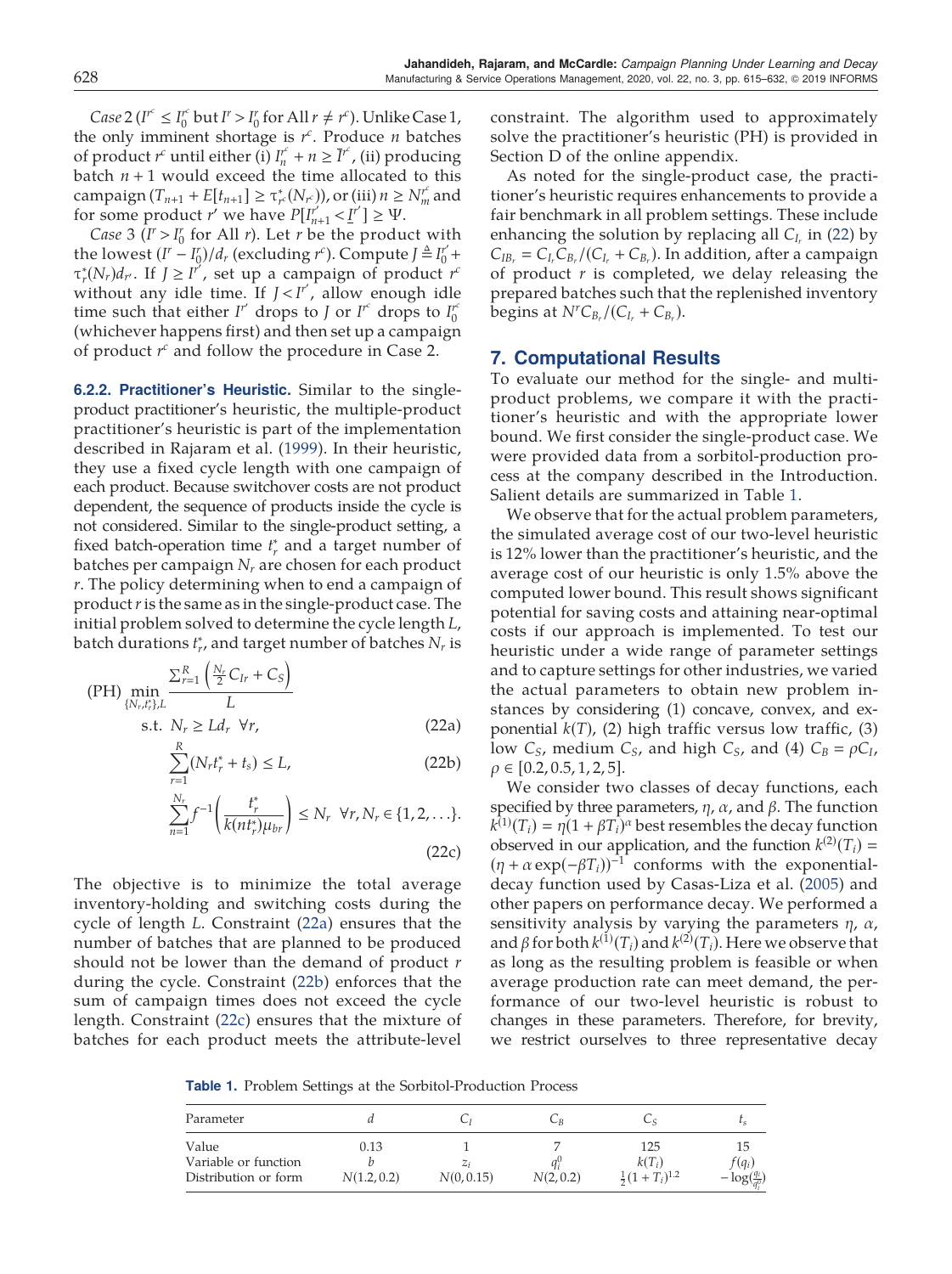functions: a convex decay function  $k_{\text{conv}}(T_i) = \frac{1}{2}(1+T_i)^{1.2}$ , a concave decay function  $k_{conc}(T_i) = (1 + T_i)^{0.7}$ , and an exponential decay function  $k_{exp}(T_i)=(0.25 + 0.75)$  $\{\exp(-0.2T_i)\}$ <sup>-1</sup>. In all our experiments, we used  $f(q)$  =  $-\ln(q/q^0)$  in accordance with the literature (Steinfeld et al. [1989\)](#page-18-23). The initial attribute level  $q^0$  varied from batch to batch, and the data appeared approximately normal. Therefore, in our simulations,  $q_i^0$  was drawn from a normal distribution with mean 2 and standard deviation 0.2.

Define the capacity utilization as the minimum fraction of time that the machine would be busy (i.e., not idle) to meet demand. In Table [2,](#page-15-0) "Low traffic" refers to a capacity utilization of 30%, whereas "High traffic" refers to a capacity utilization of 75%. Note that the process can operate at very high levels of utilization  $(i.e., \ge 90\%)$  only if we are able to exploit catalyst productivity and increase the production rate.

The results for the single-product case are shown in Table [2](#page-15-0). The results are expressed as a *percentage gap*, defined as the difference between the value of the appropriate heuristic and the lower-bound solution as a percentage of the lower bound for a particular setting defined by the first entry in the row. The results shown for the row are from the problem instances achieved by varying the remaining parameters one at a time. For example, consider the first row in Table [2](#page-15-0) with the problem setting convex  $k(T)$ . Varying the remaining parameters one at a time results in  $1 \times 2 \times$  $3 \times 5 = 30$  problem instances. Similarly, consider the fourth row with problem setting high traffic. Here there are  $3 \times 1 \times 3 \times 5 = 45$  problem instances. In this manner, we compile all the results in Table [2.](#page-15-0) The final row in the table considers problem instances with 90% utilization. Because this utilization level is not feasible for the practitioner's heuristic, we do not have results in those columns.

Based on our computational analysis, we make the following observations:

• The maximum utilization levels at which the practitioner's heuristic could operate were between 75% and 85%, and this was not significantly related to the problem parameters. After this level, the heuristic was unable to develop a feasible production plan that would ultimately satisfy backlog in future campaigns. This is because, unlike the two-level heuristic, it does not exploit the catalyst productivity and increase the production rate while developing a production plan. In contrast, the two-level heuristic considers this aspect and is able to meet demand even at 98% utilization. However, at utilization levels above 90%, the costs of the two-level heuristic also grow exponentially. This is because congestion effects owing to the randomness in catalyst productivity become more pronounced. This increases backlogging and overall costs.

• In general, the practitioner's heuristic performs well when the utilization is low and when backlogging costs  $C_B$  are similar to inventory costs  $C_I$ . When utilization is high, there is more backlogging owing to randomness. However, the practitioner's heuristic does not explicitly consider randomness in catalyst productivity while making decisions, which leads to unforeseen levels of backlogging. Thus, under these circumstances, its performance worsens, and this is more pronounced when  $C_B \gg C_I$ .

• In all problem instances, the two-level heuristic significantly outperforms the practitioner's heuristic. In particular, the average cost of the two-level heuristic is 11 % lower than the practitioner's heuristic, and this cost improvement ranges from 4 % to 25 %. In addition, the two-level heuristic achieves very low gaps with the lower bound despite the stochastic nature of the problem. This is because reoptimization with learning captures most of the value of information, and

<span id="page-15-0"></span>Table 2. Percentage Gaps of Heuristics for the Single-Product Problem

| Problem<br>setting | Percent gap from lower bound |      |         |                     |      |         |  |
|--------------------|------------------------------|------|---------|---------------------|------|---------|--|
|                    | Practitioner's heuristic     |      |         | Two-level heuristic |      |         |  |
|                    | Minimum                      | Mean | Maximum | Minimum             | Mean | Maximum |  |
| Convex $k(T)$      | 10.0                         | 17.8 | 29.4    | 0.83                | 1.71 | 2.82    |  |
| Concave $k(T)$     | 4.25                         | 7.91 | 16.4    | 0.73                | 1.58 | 2.92    |  |
| Exponential $k(T)$ | 5.16                         | 12.4 | 23.9    | 0.72                | 1.68 | 2.87    |  |
| High traffic       | 6.37                         | 16.8 | 29.4    | 1.00                | 2.03 | 2.92    |  |
| Low traffic        | 4.25                         | 8.60 | 12.68   | 0.72                | 1.29 | 1.90    |  |
| Low $C_5$          | 4.25                         | 9.80 | 13.7    | 0.72                | 1.53 | 2.66    |  |
| Medium $C_s$       | 4.62                         | 13.8 | 25.9    | 0.79                | 1.59 | 2.79    |  |
| High $C_S$         | 5.25                         | 14.5 | 29.4    | 0.81                | 1.85 | 2.92    |  |
| $C_R = C_I$        | 4.59                         | 11.7 | 25.1    | 0.81                | 1.55 | 2.79    |  |
| $C_R = 2C_I$       | 6.14                         | 13.7 | 26.1    | 0.76                | 1.82 | 2.85    |  |
| $C_R = 5C_I$       | 7.35                         | 16.5 | 29.4    | 0.72                | 1.85 | 2.92    |  |
| $C_R = 0.5C_I$     | 4.25                         | 10.7 | 23.6    | 0.73                | 1.54 | 2.25    |  |
| $C_R = 0.2 C_I$    | 4.63                         | 10.8 | 22.7    | 0.79                | 1.52 | 2.43    |  |
| 90% utilization    |                              |      |         | 3.24                | 5.10 | 7.61    |  |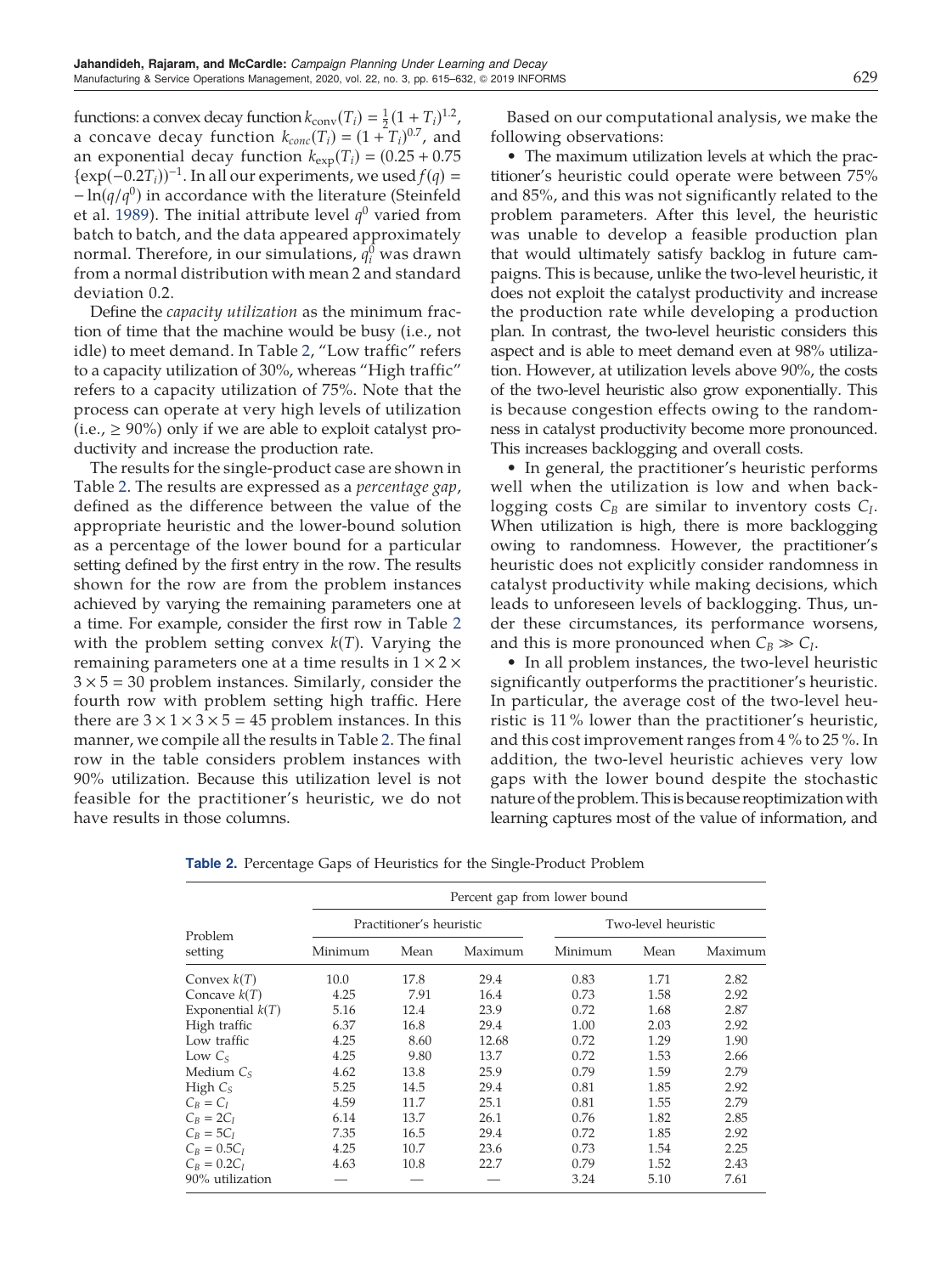the probability threshold policy for catalyst switching provides a near-optimal decision rule.

• The superior performance of the two-level heuristic over the practitioner's heuristic occurs for two reasons: First, the two-level heuristic exploits the productivity of the catalyst and is able to produce a fixed number of batches in a smaller time span, thus increasing the production rate of the process. Consequently, the two-level heuristic can produce more batches in a cycle and meet demand at a faster rate. This advantage is more pronounced when there is greater uncertainty in catalyst performance and the constraint in the EPQ problem is binding. Second, the practitioner's heuristic uses expected parameter values in its decision process. Thus, it does not make efficient use of the available information (i.e., probability distributions on parameters, etc.) and is more prone to making suboptimal decisions.

• We observe that the optimal probability threshold Ψ that is used to determine catalyst switching in the two-level heuristic decreases in  $C_B$  and increases in  $C_s$ . A lower  $\Psi$  results in a lower risk of backlogging, compensating for the higher  $C_B$ . By contrast, a low  $\Psi$ may result in switching more frequently than desired. Therefore,  $\Psi$  is increasing in  $C_S$ .

• The heuristic is robust to the choice of Ψ. A deviation of  $\pm 0.2$  from the optimal  $\Psi$  increases the average cost by less than 5% in all problem instances. A possible explanation for this finding is the well-known insensitivity of the basic EPQ model to small deviations from the optimal cycle length (Schwarz [2008\)](#page-18-28).

• When the utilization levels are between the levels observed in practice (i.e., between 30% and 75%), the gaps for the two-level heuristic are not sensitive to changes in the parameters. By contrast, the gap gets systematically higher for all parameter choices when the utilization is increased to 90%. This is because now significant backlogging costs are incurred, and this increases the cost of the two-level heuristic. However, the lower bound is unchanged because it is calculated by assuming a regenerative process and does not carry backlog over from one cycle to the next. This leads to higher gaps. Even under this extreme case of high utilization, we see in Table [1](#page-14-4) that the average gaps of the two-level heuristic are 5.10%, which is reasonable for a complicated stochastic planning problem.

The main managerial insight obtained from the simulations is that when we use the two-level heuristic for the single-product problem, near-optimal costs can be achieved by using a relatively simple policy. This policy only requires computing the probability of inventory falling below  $I<sub>i</sub>$ , as defined in ([16\)](#page-11-0). Such a policy effectively makes use of all the information available about cost, current efficacy of the catalyst, and inventory level.

For the multiple-product setting, we were provided data on real parameter settings for a modified starch process with five products, summarized in Table [3](#page-16-0). Here, again, we varied these parameters to obtain new problem instances and capture settings for other industries. The approach was similar to that in the singleproduct problem, except when analyzing the relation between  $C_B$  and  $C_I$ . Here  $C_B \gg C_I$  is defined as  $C_B \ge$ 5C<sub>I</sub> for all products. In addition,  $C_B \sim C_I$  is defined as  $0.2C_I < C_B < 5C_I$  for all products and  $0.5C_I \le C_B \le 2C_I$ for at least two products. Finally,  $C_B \ll C_I$  is defined as  $C_B \leq 0.2C_I$  for all products.

We also consider an additional comparison in the multiproduct case. Let  $\hat{T}_r \triangleq \sqrt{2C_{Sr}/C_{IBr}d_r}$  be the optimal cycle length for product  $r$  from an EPQ per-spective (Schwarz [2008\)](#page-18-28), where  $C_{IBr}$  is the balanced inventory holding and backlogging cost for product r, as defined in Section [6.1.](#page-12-4) When  $T_r$  is similar across products, a simple rotation production cycle as employed in the practitioner's heuristic can be near optimal. When  $T_r$  across products is highly variable, the rotation cycles do not perform well. The corresponding gaps under these two scenarios are included in Table [4](#page-17-1).

It is evident in Table [4](#page-17-1) that the proposed two-level heuristic can significantly improve on the practitioner's heuristic in all problem settings. In particular, for the actual problem parameters, the simulated average cost of our two-level heuristic was 22.07% lower than the practitioner's heuristic. Thus, this approach, if used, has the potential to significantly reduce operational costs. Also note that the percentage gap of the

<span id="page-16-0"></span>**Table 3.** Problem Settings Measured at the Modified Starch Process

|                    | Values, distributions, or functional forms for each product number |              |             |              |              |  |  |
|--------------------|--------------------------------------------------------------------|--------------|-------------|--------------|--------------|--|--|
| Parameter/variable |                                                                    |              |             |              |              |  |  |
| $d(\times 10^3)$   | 12                                                                 |              | 25          | 18           |              |  |  |
| $C_I$              |                                                                    | 0.5          |             |              | 10           |  |  |
| $C_B$              | 20                                                                 | 0.05         | 35          | 50           | 100          |  |  |
| $C_S$              | 125                                                                | 125          | 125         | 125          | 125          |  |  |
| $t_{\rm s}$        | 15                                                                 | 15           | 15          | 15           | 15           |  |  |
| $\boldsymbol{b}$   | N(1, 0.15)                                                         | N(0.2, 0.03) | N(1.2, 0.2) | N(0.9, 0.15) | N(0.7, 0.12) |  |  |
| $z_i$              | N(0, 0.15)                                                         | N(0, 0.03)   | N(0, 0.15)  | N(0, 0.1)    | N(0, 0.1)    |  |  |

*Note.* For all products, the decay characteristic is  $k(T_i) = (1 + T_i)^{0.7}$ , the normalized initial attribute level  $q_i^0$  is drawn from  $N(2, 0.2)$ , and the function  $f(q_i)$  has the standard form  $q_i/q_i^0$ .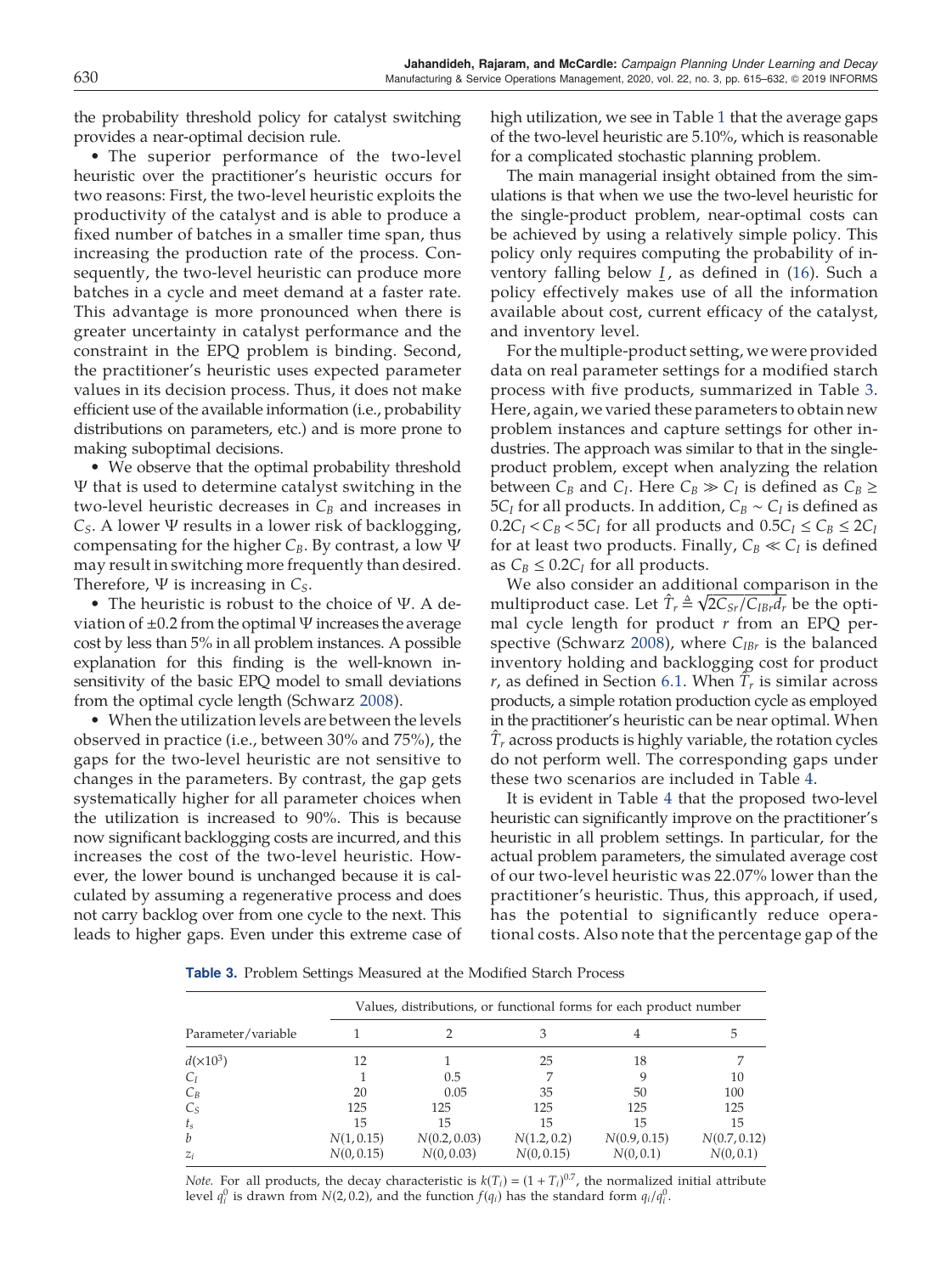|                              | Percent gap from lower bound |      |         |                     |      |         |
|------------------------------|------------------------------|------|---------|---------------------|------|---------|
| Problem<br>setting           | Practitioner's heuristic     |      |         | Two-level heuristic |      |         |
|                              | Minimum                      | Mean | Maximum | Minimum             | Mean | Maximum |
| Convex $k(T)$                | 19.60                        | 36.9 | 53.2    | 0.56                | 4.19 | 7.88    |
| Concave $k(T)$               | 6.77                         | 19.3 | 39.6    | 0.67                | 3.76 | 6.21    |
| Exponential $k(T)$           | 7.03                         | 26.6 | 48.4    | 0.79                | 3.99 | 7.34    |
| High traffic                 | 9.88                         | 31.1 | 53.2    | 1.28                | 4.62 | 7.88    |
| Low traffic                  | 6.77                         | 24.1 | 41.9    | 0.56                | 3.34 | 5.71    |
| Low $C_s$                    | 6.77                         | 21.4 | 34.6    | 0.56                | 3.55 | 6.21    |
| Medium $C_s$                 | 9.46                         | 25.3 | 41.2    | 0.85                | 3.75 | 7.13    |
| High $C_S$                   | 10.5                         | 36.1 | 53.2    | 1.27                | 4.64 | 7.88    |
| $C_B \gg C_I$                | 14.1                         | 33.1 | 52.6    | 1.71                | 4.47 | 7.88    |
| $C_R \sim C_I$               | 7.14                         | 26.5 | 53.2    | 0.67                | 4.25 | 7.80    |
| $C_R \ll C_I$                | 6.77                         | 23.3 | 39.7    | 0.56                | 3.22 | 5.51    |
| Zero $\hat{T}_r$ variability | 6.77                         | 19.2 | 34.4    | 0.56                | 2.88 | 4.92    |
| Low $T_r$ variability        | 9.15                         | 24.5 | 39.75   | 1.19                | 3.44 | 5.56    |
| High $T_r$ variability       | 24.0                         | 39.2 | 53.2    | 3.37                | 5.62 | 7.88    |
| 90% utilization              |                              |      |         | 4.56                | 8.57 | 13.9    |

<span id="page-17-1"></span>Table 4. Percentage Gaps of Heuristics for the Multiple-Product Problem

two-level heuristic with the lower bound is less than 10% in all cases and equal to 3.58% on average across multiple-product settings. These results are encouraging, given the complexity of the problem. The following additional observations can be drawn from the multiproduct case:

• Under the practitioner's heuristic, the average cost of operation is significantly higher when the optimal cycle length  $T_r$  is varied across products compared with when products have a similar  $T_r$ . This is because the practitioner's heuristic uses a rotation cycle in which the cycle length for all the products is the same. As  $T<sub>r</sub>$  across the products becomes more variable, it becomes less sensible to have the same cycle length for all products. In contrast, the two-level heuristic is a dynamic policy designed specifically to take such difference in product parameters into account. However, even with the two-level heuristic, costs are slightly higher when  $T_r$  across products is more variable because it becomes harder to reach a stable production pattern. Nevertheless, the gaps of the two-level heuristic with the lower bound are quite low for all problem settings.

• Similar to the single-product case, the percentage gaps of the practitioner's heuristic significantly increase when  $C_S$  is high. However, the two-level heuristic performs well because it dynamically controls all products to follow their optimal EPQ cycles as closely as possible. The EPQ cycle trades off  $C_S$  with  $C_I$ and  $C_B$  and is robust to changes in the production quantity. This explains why slight deviations do not significantly increase the average costs as long as a good policy is in place to make the switching decisions.

The following managerial insights can be drawn from the computational analysis. These could also be useful for practitioners in similar industries:

1. Our relatively simple two-level heuristic nearly attains the optimal cost of the intractable stochastic decision process. The optimal cost is closely approximated by our simulation-based stochastic lower bound.

2. For minimizing the duration of a campaign of a fixed number of batches, the value of information, Bayesian learning, and dynamic decision making can be adequately captured by employing a reoptimization policy in conjunction with observing and learning.

3. When deciding whether to switch, the probability that the inventory of each product  $r$  falls below its respective threshold  $I<sup>r</sup>$  provides an efficient summary of the intractable multidimensional state of the system. This can be used to make the important decision of when to change the catalyst and switch to the next campaign.

4. When deciding on the next product to produce, we can choose the product with the greatest expected backlogging cost during the next two campaigns. This is somewhat similar to employing a one-step look-ahead policy, and our numerical results support its effectiveness.

Note that our methods still require repeated Bayesian updating of the belief distribution on the catalyst parameter (this is needed for more accurate computations of  $E[t_{n+1}]$  and  $P[I_{n+1} < I]$ ). However, such mathematical procedures seem amenable to implementation, given the ready availability of data from the process-control system and tools from standard commercially available statistical software.

#### <span id="page-17-0"></span>8. Conclusions

The problem of production-campaign planning with uncertainty in production times, learning about production characteristics, and decay in catalyst performance is a challenging but important problem in a variety of process-industry sectors such as food